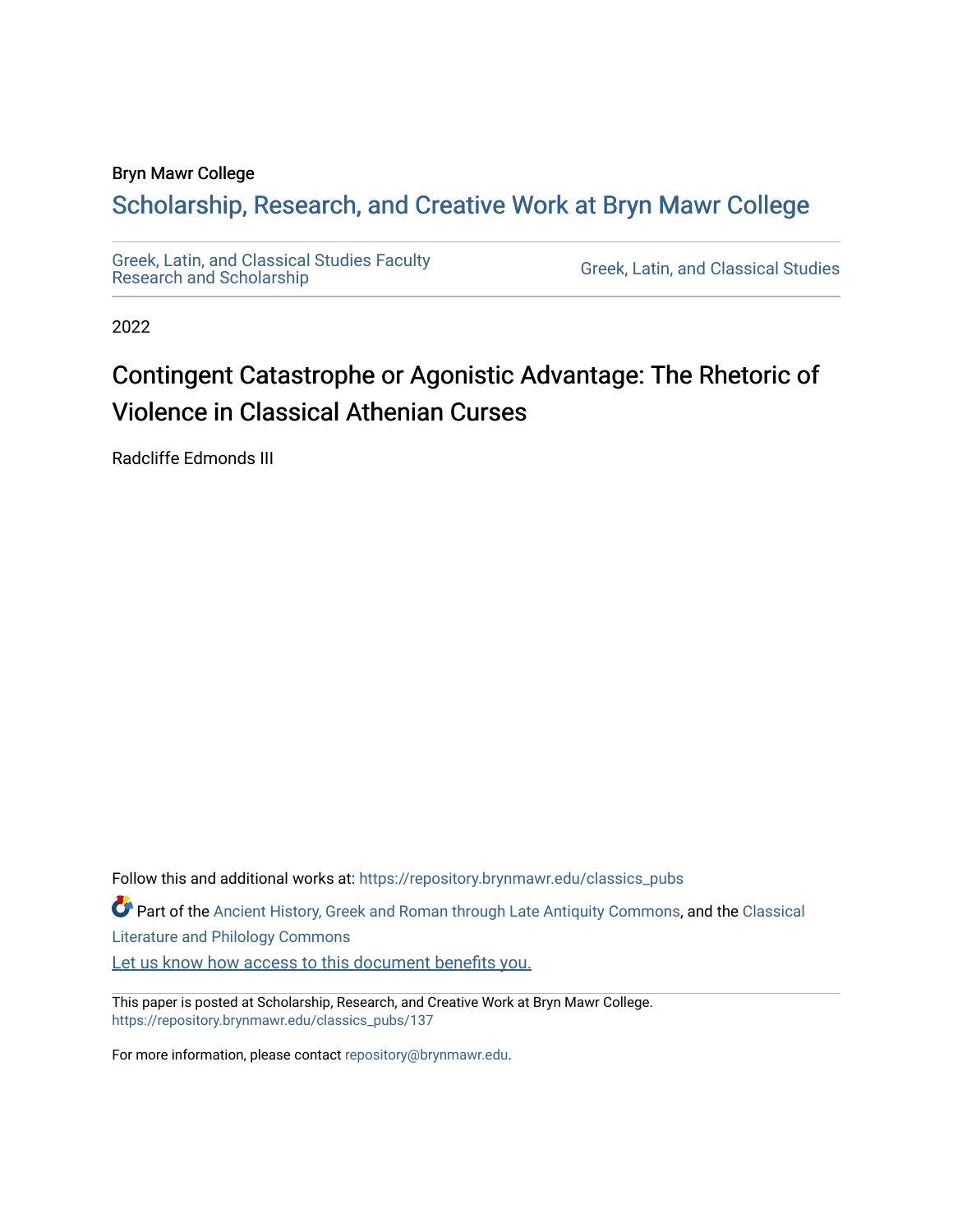## CONTINGENT CATASTROPHE OR AGONISTIC ADVANTAGE: THE RHETORIC OF

### VIOLENCE IN CLASSICAL ATHENIAN CURSES

The surprising absence of violent language from classical Athenian curses is best understood as a rhetorical strategy appropriate for getting the divine powers to enact the curser's desire to harm his or her enemies and to gain an advantage in the particular agonistic context. A contrast with the extravagantly violent language of other contemporary curses, which call for unmitigated catastrophe to befall their targets, shows that the fundamental difference between these curses is the audience that they primarily address, which shapes the nature of the request that is made in the imprecation. Whereas contingent curses primarily address the human community with highly intense rhetoric to deter potential violation, these agonistic curses against rivals request assistance in the rivalry from some power beyond the human community, limiting the extravagance of the request to improve the chance of fulfilment.

**Keywords:** curse, prayer, rhetoric, contingent, oath, agonistic, axis of communication, ritual, performance, magic

I bind Dionysios the helmet maker and his wife Artemis the goldworker and their household and their work and their products and their life ...

This curse, aimed at the lives and livelihood of some artisans in classical Athens, is typical in the simple and restrained language with which the malevolence of the curser is expressed, but the lack of violent rhetoric has surprised and troubled interpreters. Scholars have debated whether the curser wishes to hold back his business rivals in a non-violent fashion or whether this lead tablet pierced with a nail actually, as Riess puts it, displays 'a considerable amount of violence under the surface of relatively tame language'.<sup>2</sup> Faraone, by contrast, has argued that the language of these curses, 'clearly suggests that their main motivation was restraining

<sup>&</sup>lt;sup>1</sup> TheDeMa Nr 203 *DTA* 69 G63. References to epigraphic sources will generally provide the number in the Thesaurus Defixionum Magdeburgensis (TheDeMa) database, as well as the number in the collection of Gager 1992 (G), in addition to the publication in an epigraphic collection: *IG* = *Inscriptiones Graecae*; *DTA* = *IG*, vol. 3, pt 3, Appendix: 'Defixionum Tabellae' (Berlin, 1897); *DT* = A. Audollent (ed.), *Defixionum Tabellae* (Paris, 1904). Unless otherwise noted, translations are taken from J. Gager, *Curse Tablets and Binding Spells from the Ancient World* (Oxford, 1992).

<sup>2</sup> W. Riess, *Performing Interpersonal Violence. Court, Curse, and Comedy in Fourth-Century BCE Athens* (Berlin, 2012), 183. See also 168: 'Underneath the tame linguistic surface, quite a few curses may have been designed to kill the victim; moreover, further deliberations suggest that the potential of violence contained in binding magic was generally higher than scholarship has so far surmised.'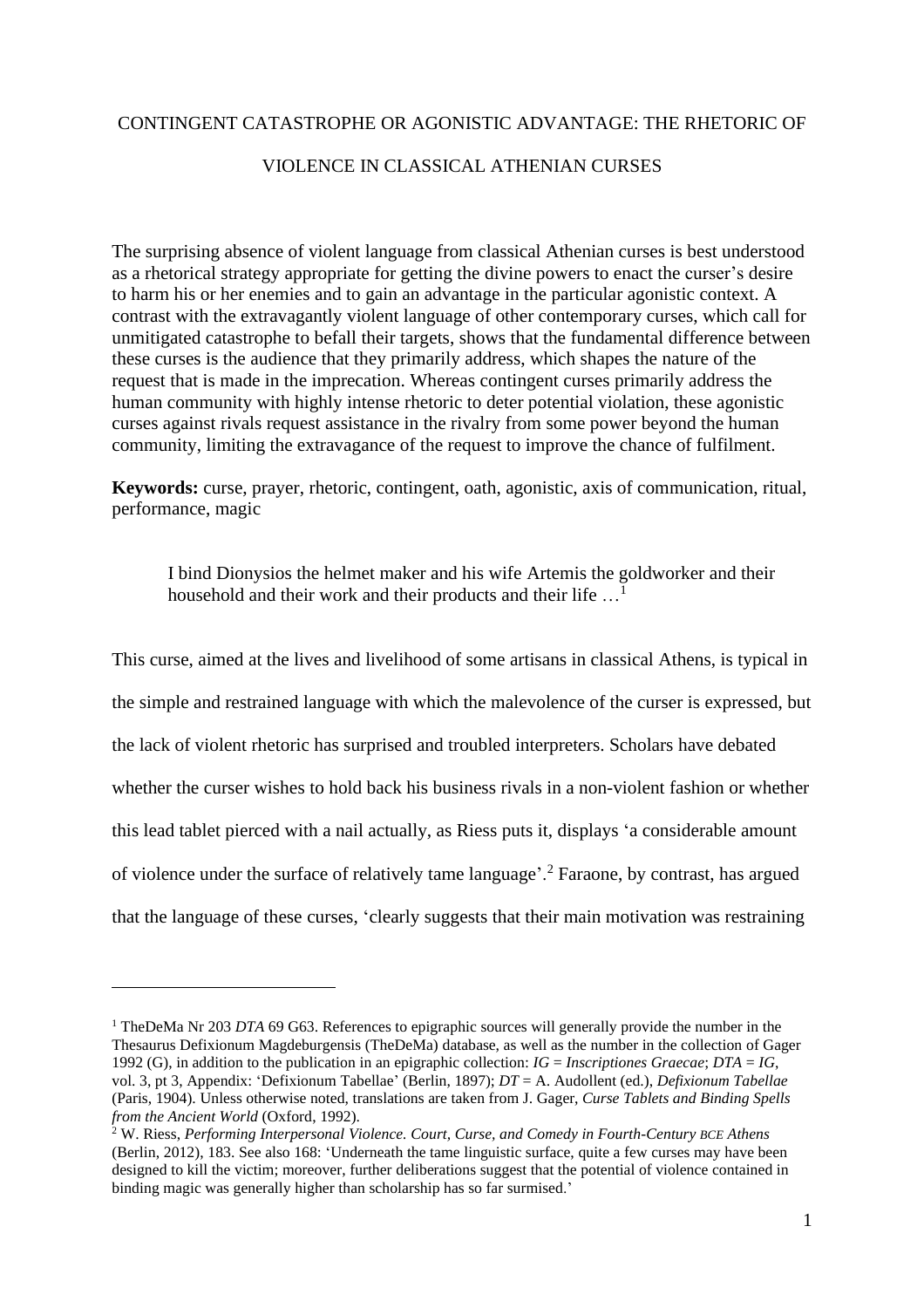or inhibiting, not destroying, the victim' – a restraint that was itself, perhaps, motivated by a scruple against killing a fellow citizen.<sup>3</sup>

I argue that the 'relatively tame language' of these classical Athenian curses is best understood, neither as a veil for hidden violence nor as a reflection of an anxiety about shedding the blood of rivals, but rather as a rhetorical strategy appropriate for getting the divine powers to enact the curser's desire to harm his or her enemies and gain an advantage in the particular agonistic context. A contrast with the extravagantly violent language of other contemporary curses, which call for unmitigated catastrophe to befall their targets, shows that the fundamental difference between these curses is the audience that they primarily address, which shapes the nature of the request that is made in the imprecation. Whereas other curses primarily address the human community to deter potential violation, these curses against rivals request assistance in the rivalry from some power beyond the human community.

Faraone has dubbed 'agonistic' the curses that seem to aim at restraining the activities of rivals, and, although other scholars have pointed out that the social dynamics of envy (*phthonos*) that motivate these curses are more complex than the basic model of someone who fears defeat turning to a curse to even the odds, the underlying model of competition and rivalry provides the best way of understanding the context in which such curses were produced.<sup>4</sup> These curses seem to have been produced and deposited in secret and, even more significantly, never boasted of as the means by which one has bested a rival. In short, they are

<sup>&</sup>lt;sup>3</sup> C. A. Faraone, 'The Agonistic Context of Early Greek Binding Spells' in C. A. Faraone and D. Obbink *Magika Hiera. Ancient Greek Magic and Religion* (Oxford, 1991), 8.

<sup>4</sup> Faraone (n. 3). E. Eidinow, 'Why the Athenians Began to Curse', in R. Osborne (ed.), *Debating the Athenian Cultural Revolution. Art, Literature, Philosophy, and Politics, 430–380 BC* (Cambridge, 2007), 57–60, questions whether simple competition provides a sufficient explanation. See also E. Eidinow, 'Magic and Social Tension', in D. Frankfurter (ed.), *Guide to the Study of Ancient Magic* (Leiden 2019), 754: 'If spell-types provide an indication of the emotional dynamics behind the spell, then we are dealing with a situation of more complexity than can be described by evoking any single dynamic, such as competition.' I would argue that the competitive dynamic covers a broad spectrum of conflicts, with a variety of emotional dynamics.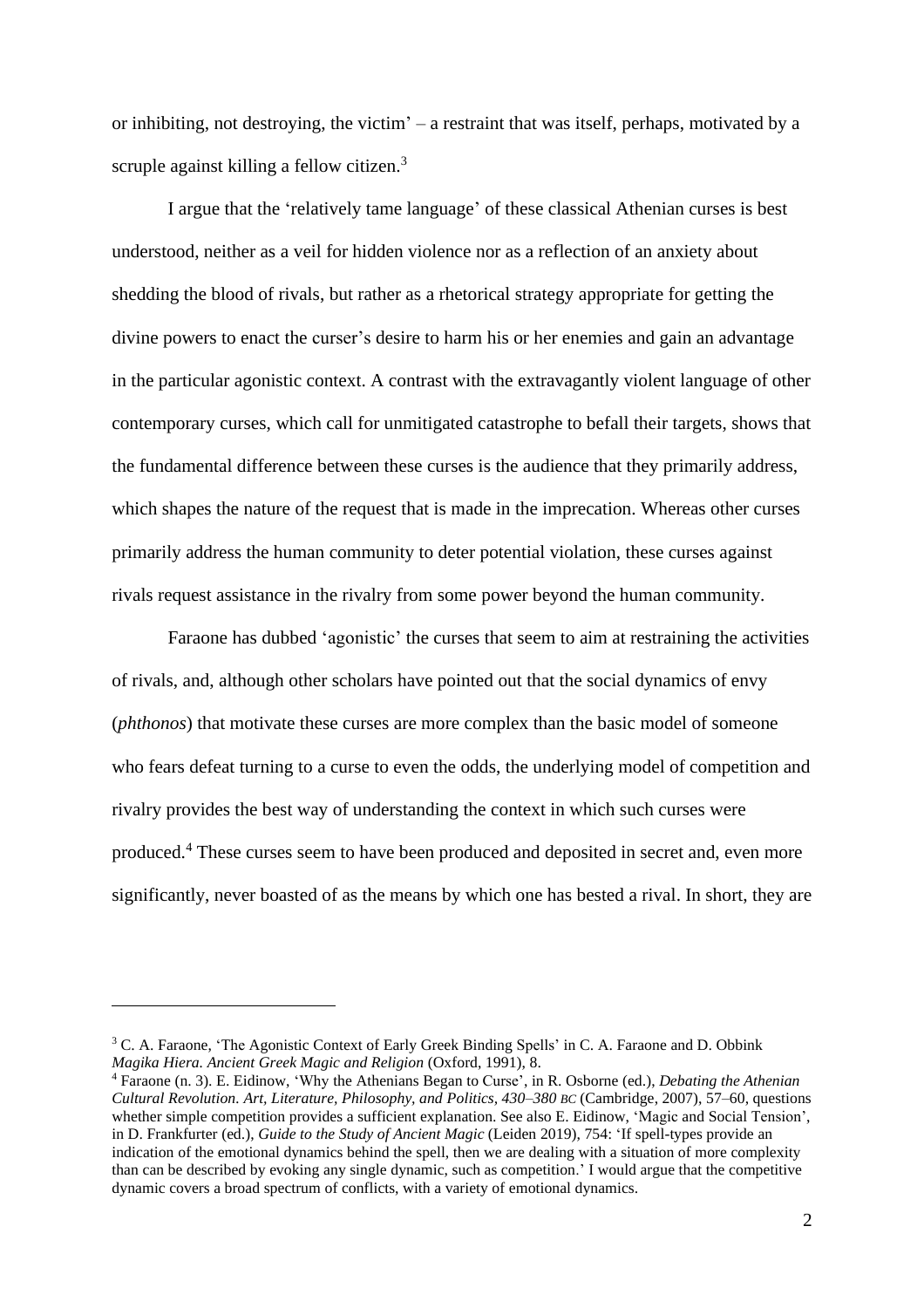a means of cheating, fairly widespread perhaps, but generally acknowledged as an illegitimate way to win, to gain advantage in the agonistic situation.

By contrast, contingent curses are those that invoke retribution upon the target if a certain condition occurs. Tomb curses, which threaten destruction on anyone who disturbs the grave, fall into this category, as do the ceremonial curses that accompany oaths or form part of civic ceremonies like the convening of the Athenian assembly. If someone violates the tomb or breaks the oath or aids the Persians against Athens, then the gods are asked to bring catastrophe, which is often described in violent and extensive terms.

A curse is essentially a wish for something harmful to happen to the target. Since humans tend not to be able to make things happen just by force of will, some sort of extrahuman power is needed to make the wish efficacious. Some divine power must intervene to create the desired effect, doing a favour for the mortal who wishes that harm befall another. This wish for extra-human intervention can be as simple and automatic as an uttered word, a performative utterance such as 'I bind', or as complex and contingent as an elaborate cursing ceremony that targets potential wrongdoers who have yet to take an action that would incur the curse. Any such wishing for divine assistance, however, constitutes a ritual act whose performance can be analysed on two axes of communication: the vertical, from mortal performer to divine audience; and the horizontal, from mortal performer to mortal audience.<sup>5</sup>

The audiences on both axes are simultaneously present for any ritual act, but the performer may be focusing the performance on one axis or the other, depending on the nature of the ritual. Civic parades, for example, may nominally honour some divine power (or the spirits of deceased heroes), but the main ritual performance is aimed at the audience of the community on the horizontal axis. The rhetoric of that performance, therefore – the way in

<sup>5</sup> F. Graf, *Magic in the Ancient World* (Cambridge, MA, 1997), 214.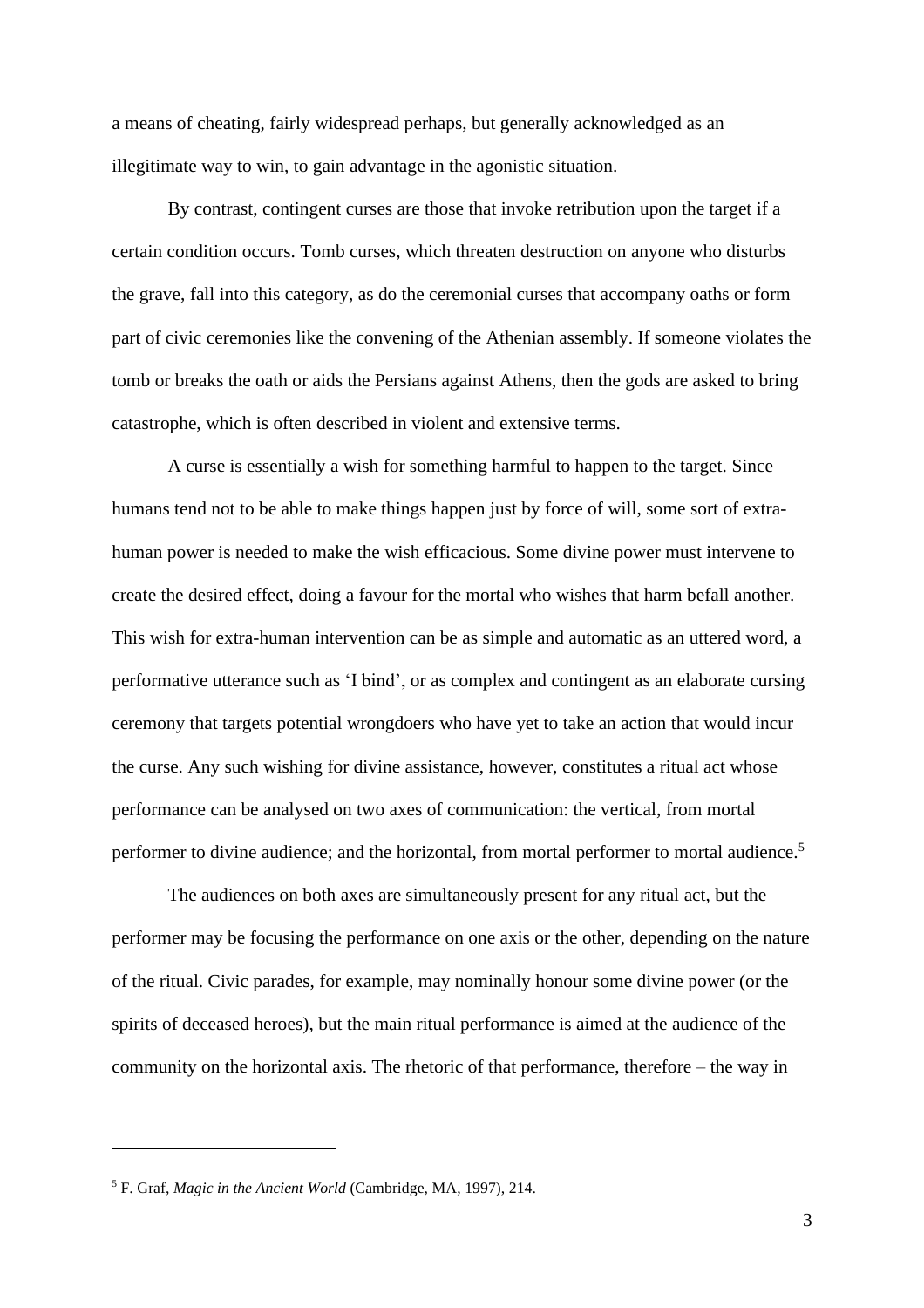which the ritual is performed – is designed to have its effect primarily on the community audience, communicating, for example, the might and power of the military and the wealth of the community leaders who have sponsored the procession. By contrast, a small token offering left at a shrine or a grave may have an audience on the horizontal axis of other worshippers who come by, but the primary audience of the ritual act is on the vertical axis: the deity or deceased spirit for whom the offering is made. The cakes or flowers may signal to others that someone has visited the site, but the ritual itself, with prayers spoken and other actions taken that leave no trace, is designed to communicate not with other mortals but with the divine.

#### **Strategies of curse prayers**

In order to understand the surprising lack of violence in the agonistic curses, I suggest that analysing curses as prayers that request a divine power to effect something that the mortal performer could not otherwise achieve enables us to focus on the particular rhetoric of the curse requests to distinguish different kinds of requests and the different audiences for which they are performed. Contingent curses, which primarily appeal to the audience on the horizontal axis, tend to describe more elaborate and extensive harmful effects for the target, whereas agonistic curses, which have a very limited audience on the horizontal axis and appeal primarily to the vertical, tend to be more limited in the effects for which they ask. Both types of curses, however, may employ rhetorical devices in their ritual performances to increase the emphasis of their statements, devices that range from marked language patterns to persuasive analogies acted out in the ritual.

The rhetoric of contingent curses is generally aimed at preventing the contingency, at deterring a potential target, rather than providing a means of dealing with the contingency when it occurs. The focus is thus on the horizontal axis, the audience of other mortals, rather than the vertical axis. The rhetoric tends to be vivid and expressive, painting a picture of what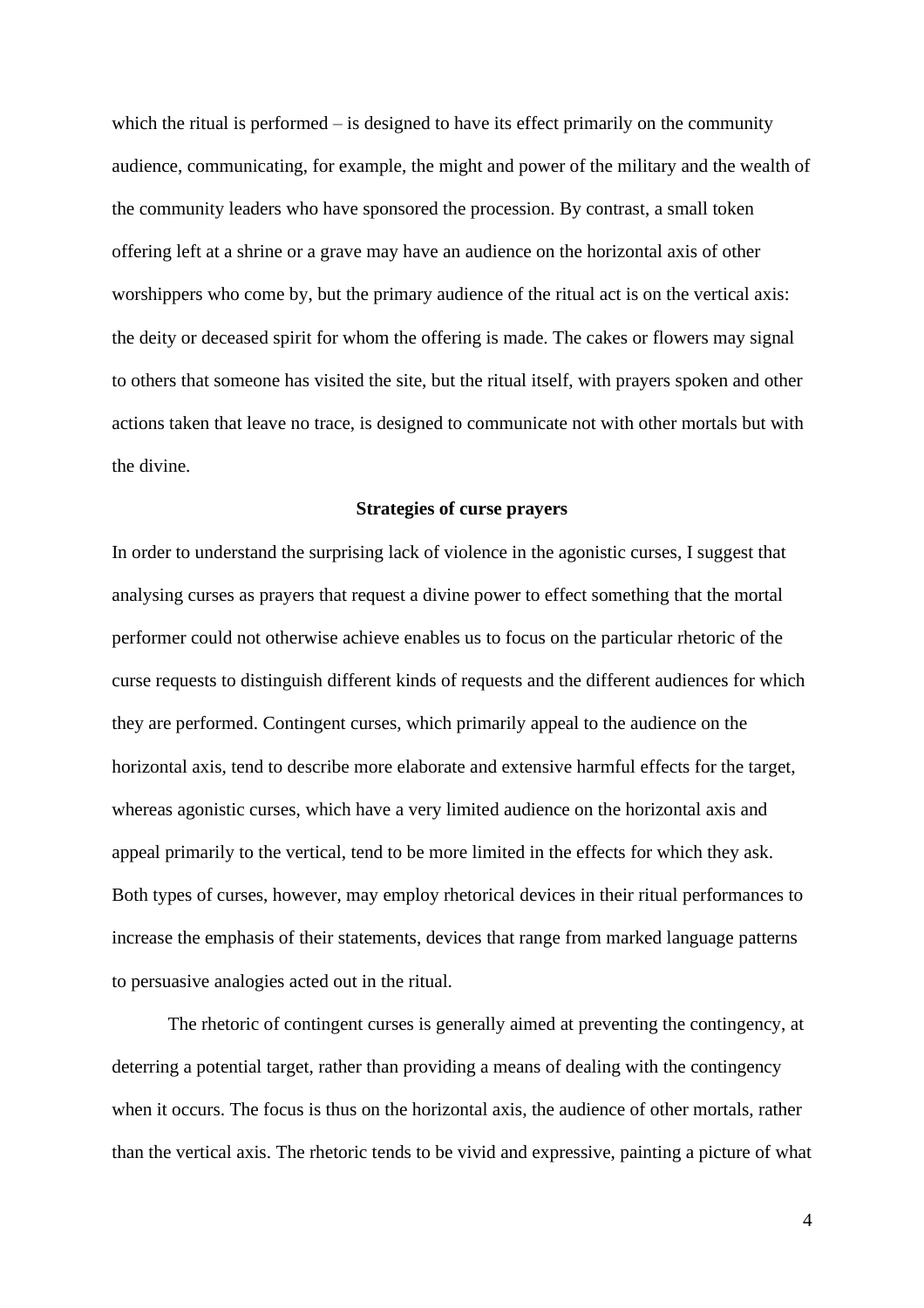would happen in the most graphic terms, to emphasize the point that it should not happen. The harm can be more extensive and extravagant, since the request is still contingent, rather than actual. The self-cursing in oaths provides a clear example of such a contingent curse strategy, but other kinds of contingent curses may be found: both private, as in tomb imprecations or personal agreements, and public, as in the curses invoked in civic ceremonies.

The locus classicus for the oath curse is, of course, the scene in the *Iliad* where the Greeks and Trojans swear to abide by the outcome of the duel between Menelaus and Paris. Agamemnon provides a vivid picture of what should happen to those who break the promise:

He spoke, and cut the lambs' throats with the pitiless bronze; and laid them down on the ground gasping and failing of breath, for the bronze had robbed them of their strength. Then they drew wine from the bowl into the cups, poured it out, and made prayer to the gods who are for ever. And thus would one of the Achaeans and Trojans say: 'Zeus, most glorious, most great, and you other immortal gods, whichever army of the two will be first to work harm in defiance of the oaths, may their brains be poured out on the ground just as this wine is, theirs and their children's; and may their wives be made to serve other men.'<sup>6</sup>

Not only should the oath-breakers suffer a brutal death themselves, but their wives and

children should also suffer for what they have done.

Such an extended curse, with elaborate consequences for both the oath-breakers and

their families, appears in the classical Athenian context in the oath of the Amphictyons from

the First Sacred War that Aeschines quotes:

They were not content with taking this oath, but they added an imprecation and a mighty curse concerning this; for it stands thus written in the curse: 'If any one should violate this', it says, 'whether city or private man, or tribe, let them be under the curse', it says, 'of Apollo and Artemis and Leto and Athena Pronaea.' The curse goes on: That their land bear no fruit; that their wives bear children not like those who begat them, but monsters; that their flocks yield not their natural increase; that defeat

<sup>6</sup> Hom. *Il.* 3.292–301, translation from A. T. Murray (trans.), *Homer. Iliad, Books 1–12*, rev. W. F. Wyatt (Cambridge, MA, 1924). See C. A. Faraone, 'Molten Wax, Spilt Wine and Mutilated Animals: Sympathetic Magic in Near Eastern and Early Greek Oath Ceremonies', *JHS* 113 (1993), 73–4, who contextualizes this scene with others, both Greek and Near Eastern.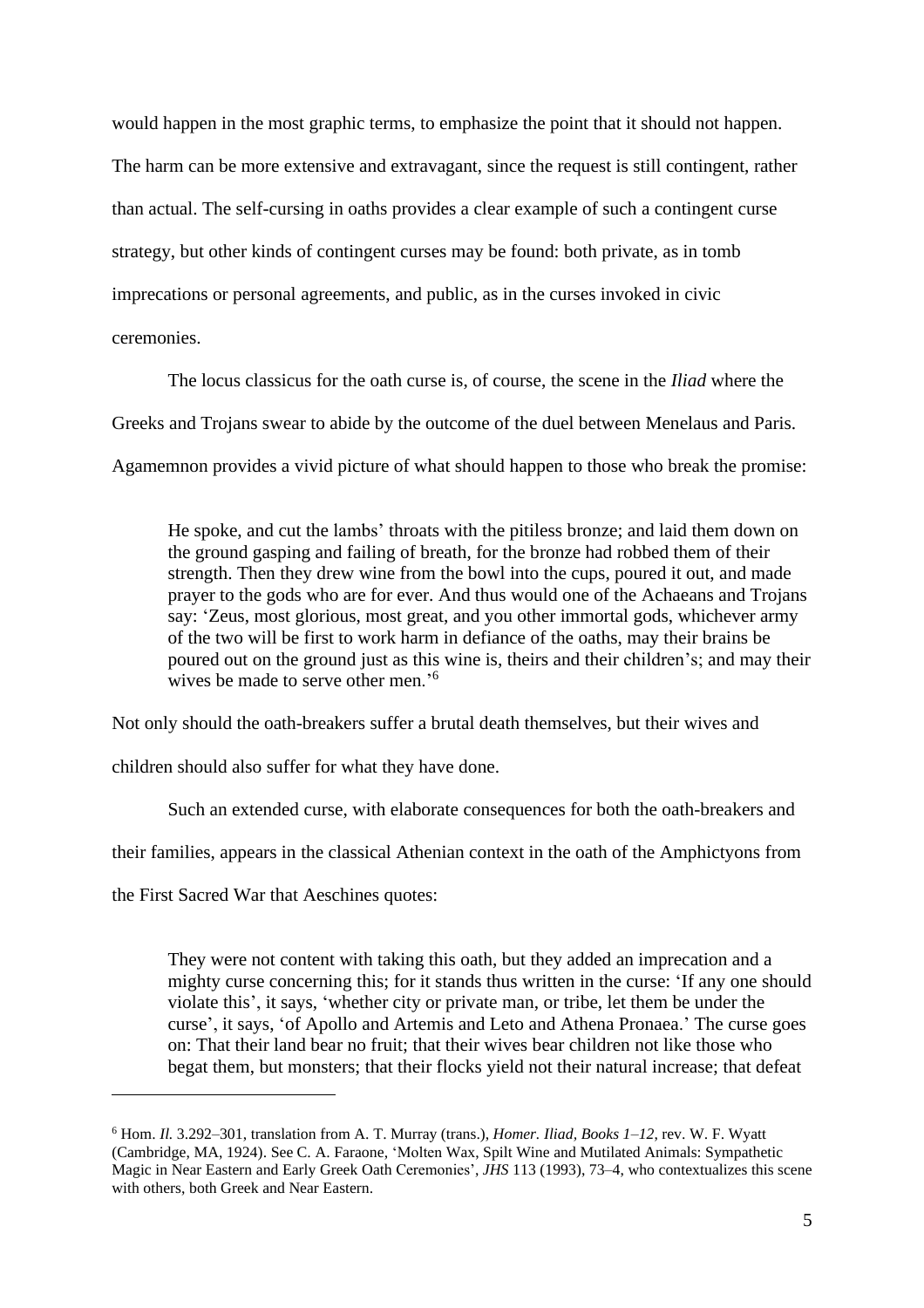await them in camp and court and market-place, and that they perish utterly, themselves, their houses, their whole race; 'And never', it says, 'may they offer pure sacrifice unto Apollo, nor to Artemis, nor to Leto, nor to Athena Pronaea, and may the gods refuse to accept their offerings.<sup>'7</sup>

Again, the curse calls for a large number of bad things to happen to the potential targets, utterly destroying their lands, their family structures, their ability to succeed in all competitive endeavours, their relationships with the gods, and ultimately the lives of them and all their kin.

The aim of the curse is not to petition Apollo and Artemis and the rest of the gods invoked to take matters into their own hands and deal out such punishments, but rather to convince all the participating Amphictyons that they should ensure that the land sacred to Apollo is not appropriated by someone else. The rhetoric of the curse is primarily targeted along the horizontal axis at the Amphictyons, with the vertical axis of the gods as merely a secondary audience whom, the performers hope, will never need to become involved.<sup>8</sup>

Oaths are not the only context in which such vivid and elaborate contingent curses are performed for a public audience. The Athenian assembly began with a ritual cursing of anyone who might be working against the interests of the community, for example by plotting to establish a tyranny or to give aid and comfort to the Persians. Unfortunately, we have only allusions to how dire this curse was, along with a parody version in Aristophanes' *Thesmophoriazousai*. Aristophanes throws in a few other types of potential wrongdoers for jokes (slaves who betray their mistresses' affairs or old women who lure away lovers with

<sup>7</sup> Aeschin. 3.110–11, translation from C. D. Adams, *Aeschines. Speeches* (Cambridge, MA, 2014).

<sup>&</sup>lt;sup>8</sup> Indeed, Aeschines' point in quoting the curse is to convince his contemporary Athenian audience that they need to act, lest they trigger the contingency of the curse. He is claiming that Demosthenes has already incurred the wrath of the gods for his actions, but he is not just waiting for the gods to smite Demosthenes; he argues that the Athenians need to condemn Demosthenes and all his allies to prevent the contingency of the curse from touching them. Cf. Faraone's argument about this text in comparison with Near Eastern loyalty oaths, where the message of the oath and curse is unmistakably that the weaker party must yield to the imperial overlord – or else! C. A. Faraone, 'Curses and Blessings in Ancient Greek Oaths', *Journal of Ancient Near Eastern Religions* 5 (2005), 142: 'In the context of this typically unbalanced political relationship, it perhaps makes sense to see this kind of oath-curse as a vehicle for broadcasting the threats that are implied in them.'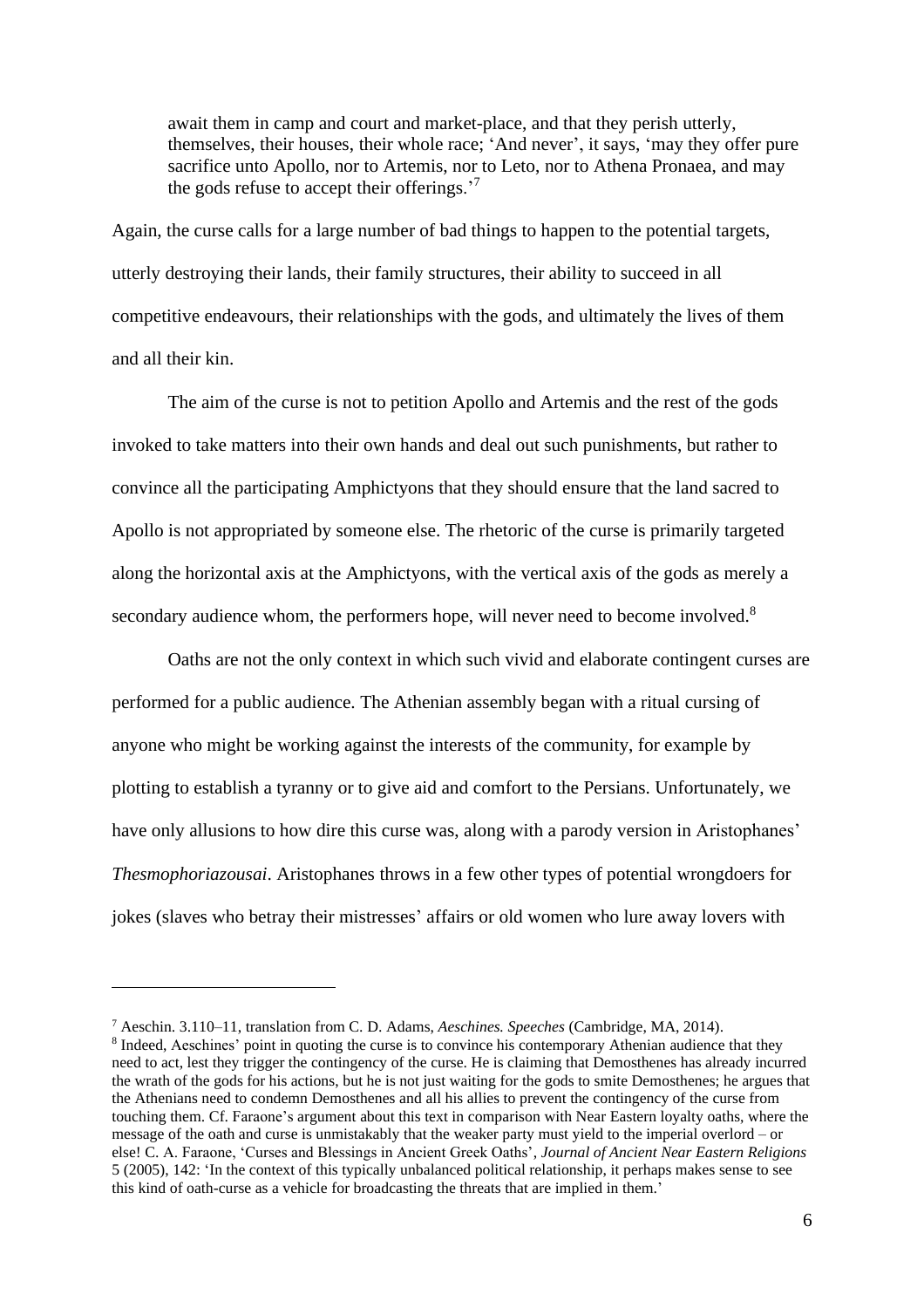expensive gifts), but the gods are asked to utterly overwhelm the wrongdoers – and, again, not just them but their families as well.<sup>9</sup> The people of Teos likewise invoked curses on those who violated the norms of the community as a way of trying to deter such violators.<sup>10</sup> Both Athens and Teos had legal measures in place for the mortal community to inflict punishment should anyone commit these violations, but the curse was an expression of the community's wish that no one should do those things, a ritualized communication on the horizontal axis to the other mortals in the community.

Such curses need not be performed by the whole community, but an individual may make a contingent curse in a public setting that targets the audience on the horizontal axis in order to deter violators. Most tomb curses appear in contexts other than classical Athens, but Demosthenes tells us of someone who added curses to his will to ensure that his bequests were carried out (and of course the fact that the subject comes up in a lawsuit tells us that they were not). $^{11}$ 

Such requests to the gods are generally far greater than the requests in agonistic curses tend to be, since the performer is not actually making the request in that performance but rather announcing his intention to ask for such vengeance. If the contingency should occur, then the performer would have a ready-made justification for asking the god for the

<sup>&</sup>lt;sup>9</sup> Ar. *Thesm*. 295–371. Thucydides (8.97) also mentions that the government of the 5,000 pronounced a curse on anyone who took pay for serving in office.

<sup>10</sup> *Dirae Teorum* in R. Meiggs and D. Lewis (eds.), *A Selection of Greek Historical Inscriptions to the End of the Fifth Century BC* (Oxford, 1969), no. 30 = *SIG* III.37–8. The performance of the curse thus serves to divide the audience into the legitimate and illegitimate members of the community: those who abide by the rules and those who transgress them.

 $11$  Dem. 36.52: 'For this Pasio was grateful to him, but you make no account of it. Nay, in defiance of the will and the imprecations written in it by your father, you harass him, you prosecute him, you calumniate him.' The speaker in one of Antiphon's tetralogies threatens the jury with the wrath of the demons of vengeance if he is convicted unjustly; there is no formal curse, but the pattern is similar. Antiphon 4.2.8: 'But if I am wrongfully condemned by you, then it is upon you, and not upon my accuser, that I shall turn the wrath of the avenging demons.' For tomb curses, see J. H. M. Strubbe, 'Cursed Be He That Moves My Bones', in Faraone and Obbink (n. 3), 33–59. See also, from seventh-century BCE Rhodes, *IG* 12.1.737: 'This tomb I, Idomeneus, made, so that there may be glory (for me). May Zeus impose utter destruction on whoever damages it' (σᾶμα τόζ'Ίδομενεὺς ποίησα, ἵνα κλέος εἴη·| Ζεὺ (δ) δέ νιν ὅστις πημαίνοι, λειόλη θείη).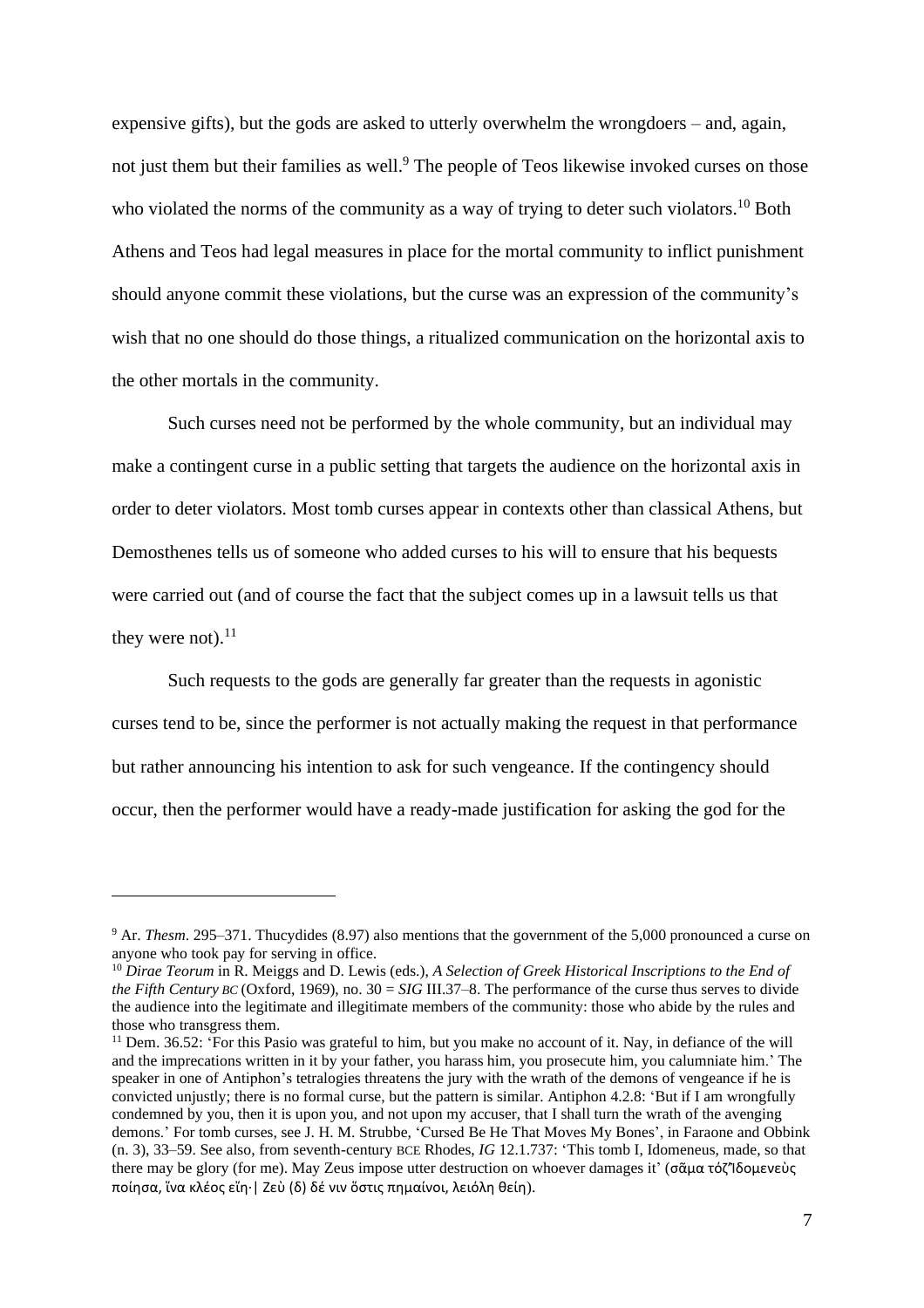favour. The violator had been warned not to take that action unless he wished to anger the god, and the fact that he or she acted anyway thus counts as a deliberate affront to the deity, who is now honour-bound to take vengeance.<sup>12</sup> Such a planned justification enables the performer to ask for a greater favour from the deity than someone who has no such justification, and so the rhetoric of violence and destruction may be far more exaggerated in a contingent curse.

The contingent curse is addressed primarily to the horizontal audience, so the harm in the curse is framed in extensive and exaggerated terms: utter destruction for the target and all those around. This requested effect, however, remains potential and contingent; the gods are witnessing that the performer might make such a request, but they are not being asked to act immediately. The immediate impact of the curse is the deterrent effect for the audience of other mortals, the horizontal axis of communication.

By contrast, the agonistic curses inscribed on lead tablets and buried in secret places like tombs or wells have an extremely limited audience on the horizontal axis, so their rhetoric tends to be focused on the vertical axis, the audience of divine (or infernal) powers invoked to carry out the curse. The rhetorical aim is to convince superhuman powers to inflict the harm on the target desired by the performer – not potentially in the future, but actually right now, so the prayer must be addressed to the deity or deities most likely to grant that favour. In the absence of other kinds of justification for the request, the performer is apt to ask for the minimum effect needed to achieve the desired result, rather than for an extensive miracle that utterly demolishes the target and all their relatives.

 $12$  This divine response, however, is still not 'automatic', but more like a penalty clause in a legal agreement. If the terms are breached, the wronged person still has to sue, even if the case is very strong because of the prior agreement. Likewise, the efficacy of performative utterances is not 'automatic', even if the desired result is expressed not as a conditional request (illocutionary utterance) but as a perlocutionary statement, 'I bind'. The human agent performing the utterance still knows that divine assistance is needed to make it happen.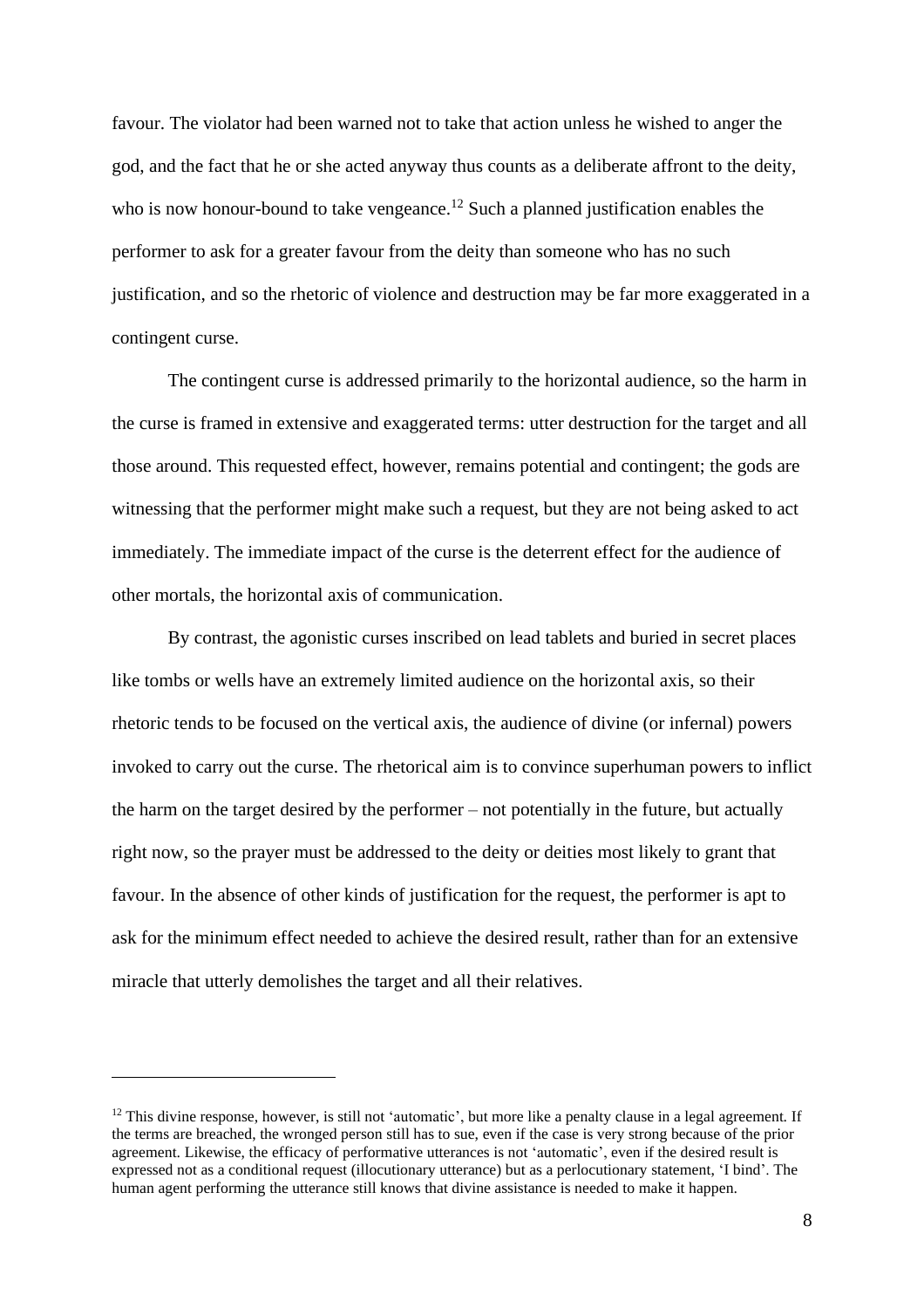While later curse tablets expand the list of deities invoked, the curse tablets from classical Athens are addressed primarily to a limited set: first and foremost to Hermes and Hekate, with other underworld figures such as Persephone or the dead appearing as well. While some curses merely refer to the gods by their names, many include a significant epithet – Hermes the Restrainer (*katochos*) or Chthonic Hekate (*chthonia*). One curse names Hermes both as an underworld power and as the restrainer, along with other traditional epithets:

Gods, with good fortune. I bind and will not release Antikles, son of Antiphanes and Antiphanes, son of Patrokles, and Philokles and Kleochares (and Philokles) and Smikronides and Timanthes (and Timanthes). I bind all of these before Hermes of the underworld, the tricky, the restrainer, the powerful, and I will not release.<sup>13</sup>

In another curse, Hermes the Restrainer is invoked along with the Praxidikai, a set of goddesses whose very name indicates their function as the executors of revenge, whereas another curse simply calls upon 'the god who restrains'.<sup>14</sup> Of course, some curses do not specify the deity in writing, but the place of deposition in a grave or well indicates that some underworld power is being contacted, and the performer would no doubt have named the intended recipient orally while depositing the tablet.<sup>15</sup> Whether Hermes or Hekate, Persephone or the Praxidikai, or even the spirit of a restless dead, the divinities chosen are the ones whose nature is such that they are most likely to undertake the action the performer wishes.

Such a selection is important because most of these curses offer little in the way of incentive for the deity to grant the performer's request. Beyond epithets that highlight the

<sup>13</sup> TheDeMa Nr. 113 Gager 102.

<sup>14</sup> TheDeMa Nr. 201 Gager 61 *DTA* 109; TheDeMa Nr. 119 *DTA* 95 Gager 39.

<sup>&</sup>lt;sup>15</sup> Comparisons with the later recipes in the *PGM* (e.g. *PGM* IV 296–466 or VII 429–58) suggest such a verbal invocation accompanying the inscription and/or deposition of the written tablet. As Faraone has argued (e.g. C. A. Faraone, 'Text, Image and Medium: The Evolution of Graeco-Roman Magical Gemstones', in

C. Entwistle and N. Adams (eds.), *Gems of Heaven: Recent Research on Engraved Gemstones in Late Antiquity c. AD 200–600* [London, 2011], 57), the tradition of verbal incantations long preceded the written forms and continued to be used alongside writing.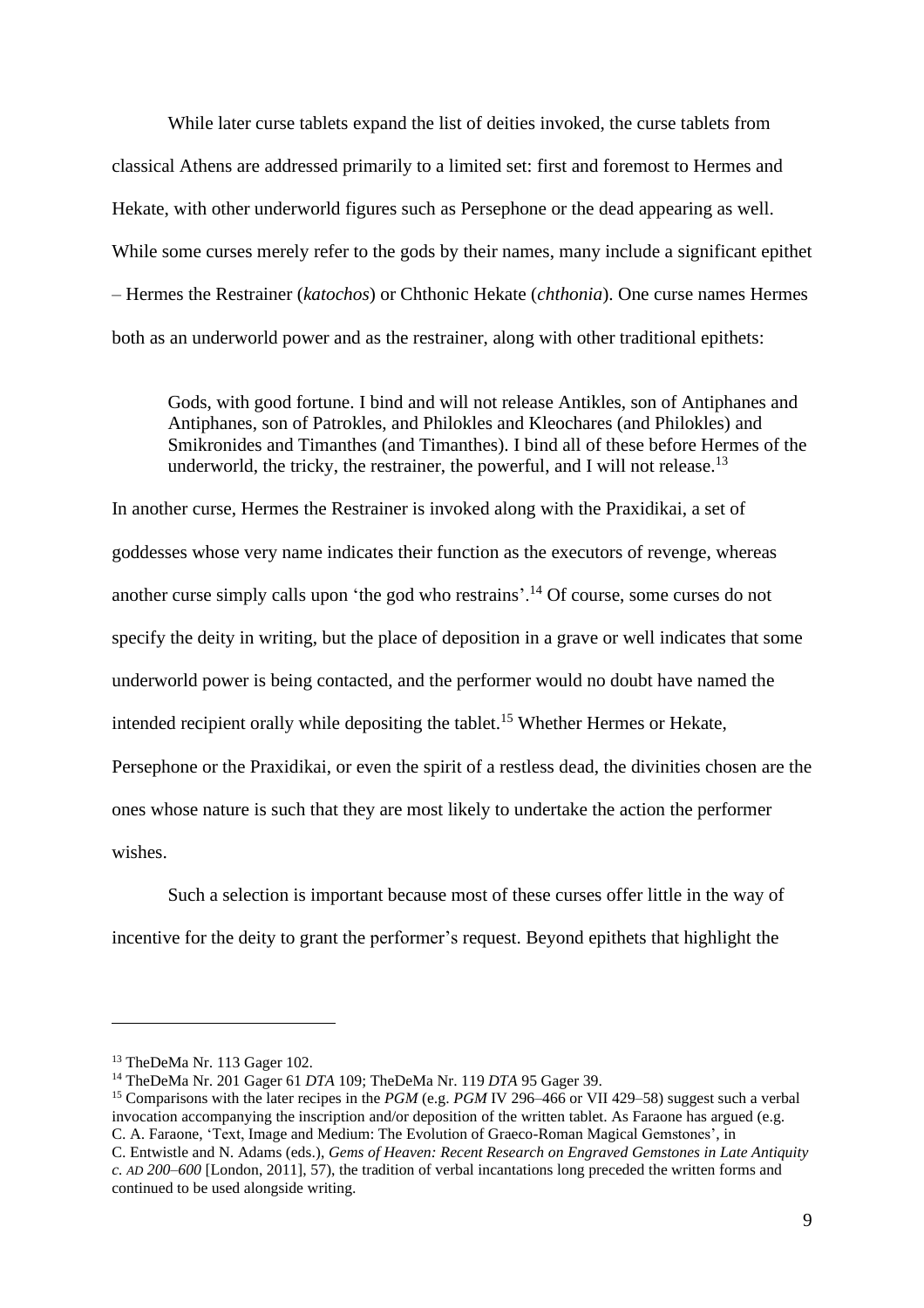chthonic and binding nature of the divinity addressed, the curse texts include very few of the laudatory epithets and descriptions that other prayers use to win the favour of the deity. Like other rituals that may be labelled 'magic', such curses involve a petition to the divine powers that focuses on the present moment, rather than appealing to the past reciprocal relationship of the performer to the deity or even promising reciprocation for favours in the future.<sup>16</sup> The curse performed by Chryses in the *Iliad* shows the contrast, since Chryses bases his appeal to Apollo to do harm to the Greeks on their long history, and all of the sacrifices and honours he has provided to Apollo over the years:

He went in silence along the shore of the loud-resounding sea; and then, when he had gone apart, the old man prayed earnestly to the lord Apollo, whom fair-haired Leto bore: 'Hear me, you of the silver bow, who have under your protection Chryse and sacred Cilla, and who rule mightily over Tenedos, Smintheus, if ever I roofed over a pleasing shrine for you, or if ever I burned to you fat thigh pieces of bulls or goats, fulfill for me this wish: let the Danaans pay for my tears by your arrows.<sup>'17</sup>

<new indented paragraph>The lead curse tablets, by contrast, never make the argument that the divinity to whom the prayer is addressed should provide the favour of harming the target because of all that the performer has done in the past. Nor, as in the case of votives, is an offering usually promised to the god if the assistance is given when requested. One of the few exceptions that proves the rule is a lead tablet from Attica on which the performer promises to sacrifice to Hermes and the Praxidikai if they restrain his target, Manês.

Manês I bind and I restrain. And you, my own Goddesses of Vengeance, restrain that man; and Hermes the Restrainer, restrain Manês and the affairs of Manês, and make all the work that Manês is working at come out to contrary and backward results for Manês. To you, Goddesses of Vengeance and Hermes the Restrainer, if Manês fares badly, I will sacrifice thank offerings.<sup>18</sup>

<sup>16</sup> R. Edmonds, *Drawing Down the Moon: Magic in the Ancient Greco-Roman World* (Princeton, NJ, 2019), 169–74.

<sup>&</sup>lt;sup>17</sup> Hom. *Il.* 1.34–42, translation from Murray rev. Wyatt (n. 6).

<sup>18</sup> TheDeMa Nr. 201 Gager 61 *DTA* 109 (the lines of the text appear in reverse order on the tablet itself). Cf. Gager 48 = *SEG* 37.673.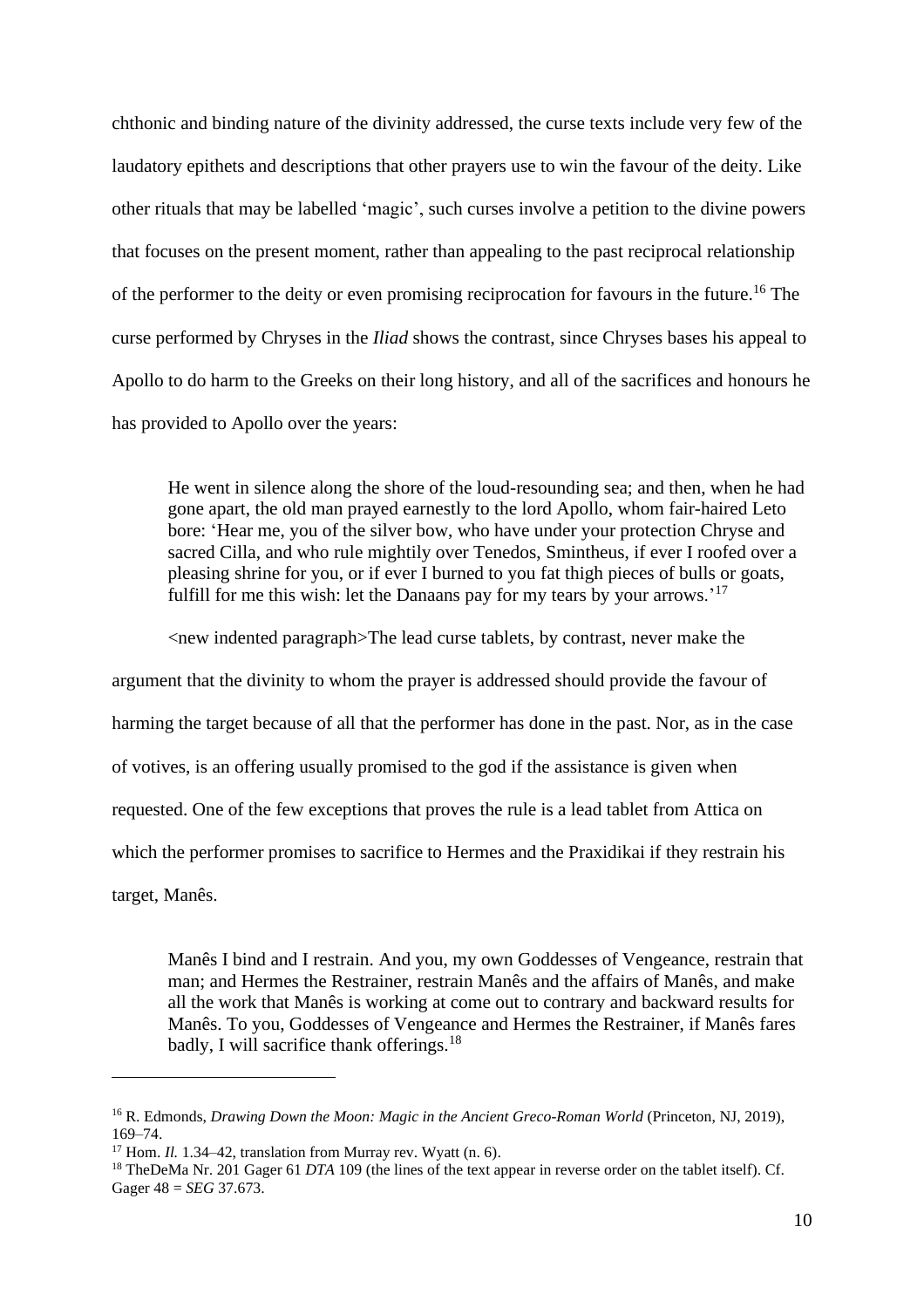The rhetorical focus of the appeal, therefore, is not on past favours or even future promises, but on the present moment of need. Later magical recipes in the *Greek Magical Papyri* show that such appeals which are focused on the present and pressing necessity are often accompanied by sacrifices or other offerings performed along with the prayer. Archaeological evidence provides little help in confirming this pattern for the earlier agonistic curse tablets but, while there may have been libations or other small offerings that accompanied the deposition, most curse tablets provide no indication that offerings to the deity addressed were part of the strategy for inducing the divinity to grant the request.

A few curse tablets do provide other reasons that the divinity invoked should come to the performer's aid, arguing that, because the target has done wrong, he or she rightly deserves punishment. One curse consigns the target to Hermes and Persephone, because 'it is just that they receive the penalty due'.<sup>19</sup> Another implores Gê to restrain the targets: 'My own dear Earth, help me; and since I have been wronged by Euryptolemos and Xenophôn I bind them.'<sup>20</sup> These curses have often been classified by scholars as 'prayers for justice' because of their supplicatory tone, but only this slight shift in rhetorical strategy differentiates this lead tablet pierced with a nail and buried in the earth from others with the same kind of ritual deposition, the same focus upon the vertical – rather than the horizontal – audience.<sup>21</sup>

<sup>19</sup> TheDeMa 118 *DTA* 103 Gager 38.

<sup>20</sup> TheDeMa Nr. 223 *DTA* 98 Gager 83.

<sup>&</sup>lt;sup>21</sup> Versnel's category of 'prayers for justice' has been much disputed since its formulation in H. S. Versnel, 'Beyond Cursing: The Appeal to Justice in Judicial Prayers', in Faraone and Obbink, (n. 3), 60–106, but it does usefully distinguish those curses that rely on an argument of justifying the request from the larger group that include no such justification. These prayers for justice are not mere outlying exceptions, but examples that show how a better-grounded argument in the prayer for a god to harm one's enemy can embolden the one praying to ask for a more substantial and visible response from the god. Nevertheless, we can still distinguish those for whom the communication to the god on the vertical axis is more significant than the appeal to the community on the horizontal axis by such features as where they are deposited or displayed; and the correlation between appeal to the wider audience and rhetorical intensity of the language of the curse still seems to hold. The supplicatory tone in some of these texts, however, cannot be taken as an indicator of 'religious' rather than 'magical' action. Rather, the extent and tone of the appeal to the community audience provides a better indicator of the normative status of the ritual.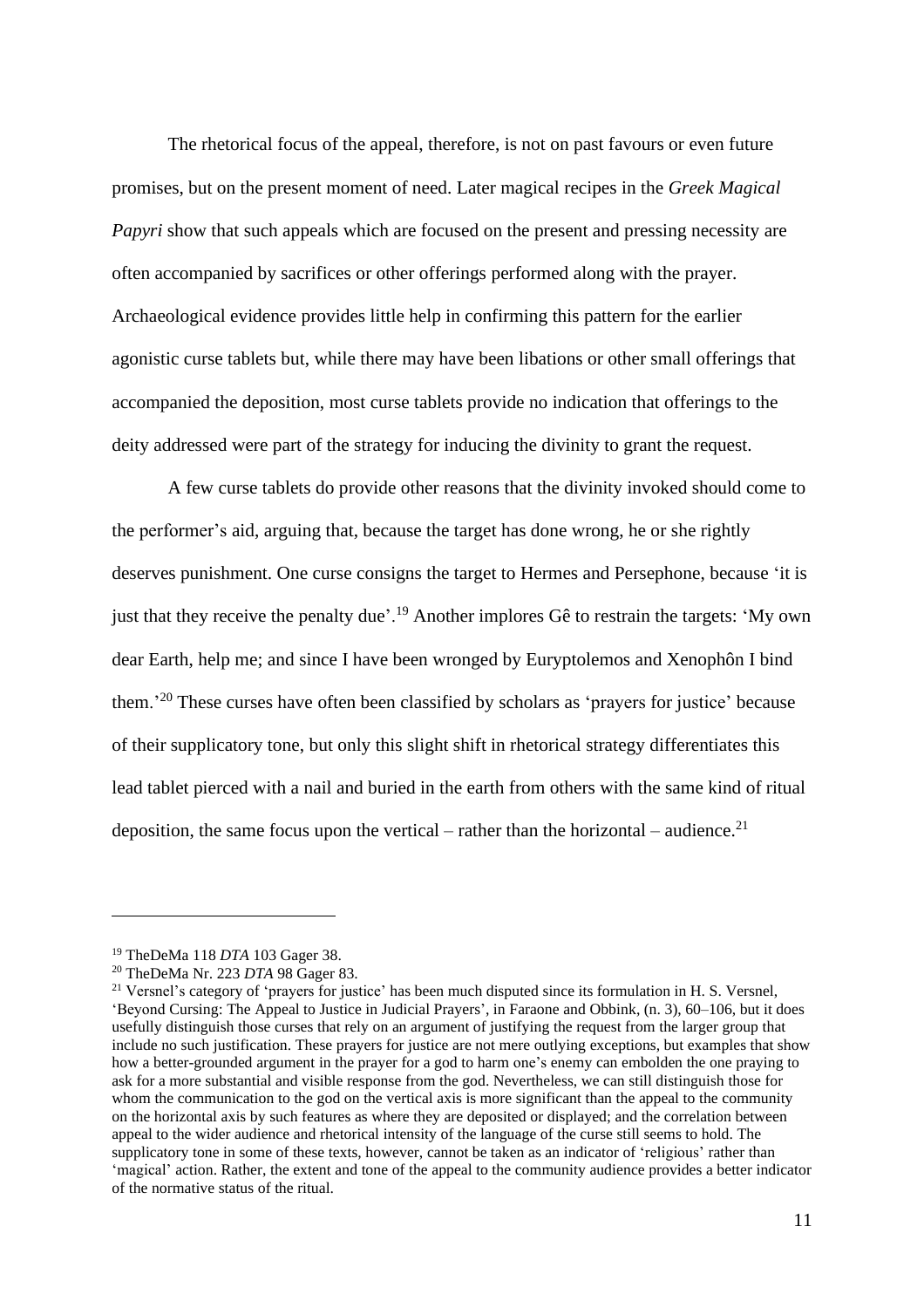In the absence of either arguments justifying the divinity's intervention or the kind of praise and offerings found in normative prayers, the rhetorical strategy of these agonistic curses relies on transferring the responsibility for action to the deity, shifting the agency along the vertical axis. The strategy of such curses also involves limiting the number and scope of specific requests for harm. Since the divinity invoked has little incentive to grant an extensive favour, the curse performer simply consigns the target to the divinity, relying on the deity to take care of the matter.

The suggested harm tends to be limited to preventing the target's success in some regard, just tipping the balance in the contest between the agent and the target rather than the wholesale destruction of the target and their family unto the generation of generations. Hermes the Restrainer is asked to restrain the target, sometimes in a particular regard: 'Iphemuthanês and Androsthenês I bind, and Simias (and) Dromôn. To Hermes the Restrainer, the feet, hands, soul, tongues, business, and profit.<sup> $22$ </sup> In a curse aimed at breaking up a relationship, it is specifically the sexual activities that are targeted; the one who sits by the side of Persephone (presumably Hekate) is asked to make sure that Theodora remains unmarried, especially to Charias, and that Charias himself forgets his desire to have sex with Theodora.<sup>23</sup>

Restraining and binding back are the most common requests in the agonistic curses, but often the action of the performer is simply to consign the target to the tender mercies of the underworld power invoked, 'to Hermes Katochos', 'to Hekate Chthonia', and so on.

<sup>22</sup> TheDeMa Nr. 207 *DTA* 86 Gager 67.

<sup>&</sup>lt;sup>23</sup> TheDeMa Nr. 104 *DT* 68 Gager 22: 'I bind Theodora in the presence of the one [female] at Persephone's side and in the presence of those who are unmarried. May she be unmarried and whenever she is about to chat with Kallias and with Charias – whenever she is about to discuss deeds and words and business … words, whatever he indeed says. I bind Theodora to remain unmarried to Charias and [I bind] Charias to forget Theodora, and [I bind] Charias to forget … Theodora and sex with Theodora. [And just as] this corpse lies useless, [so] may all the words and deeds of Theodora be useless with regard to Charias and to the other people. I bind Theodora before Hermes of the underworld and before the unmarried and before Tethys. [I bind] everything, both [her] words and deeds toward Charias and toward other people, and [her] sex with Charias. And may Charias forget sex. May Charias forget the girl, Theodora, the very one whom he loves.'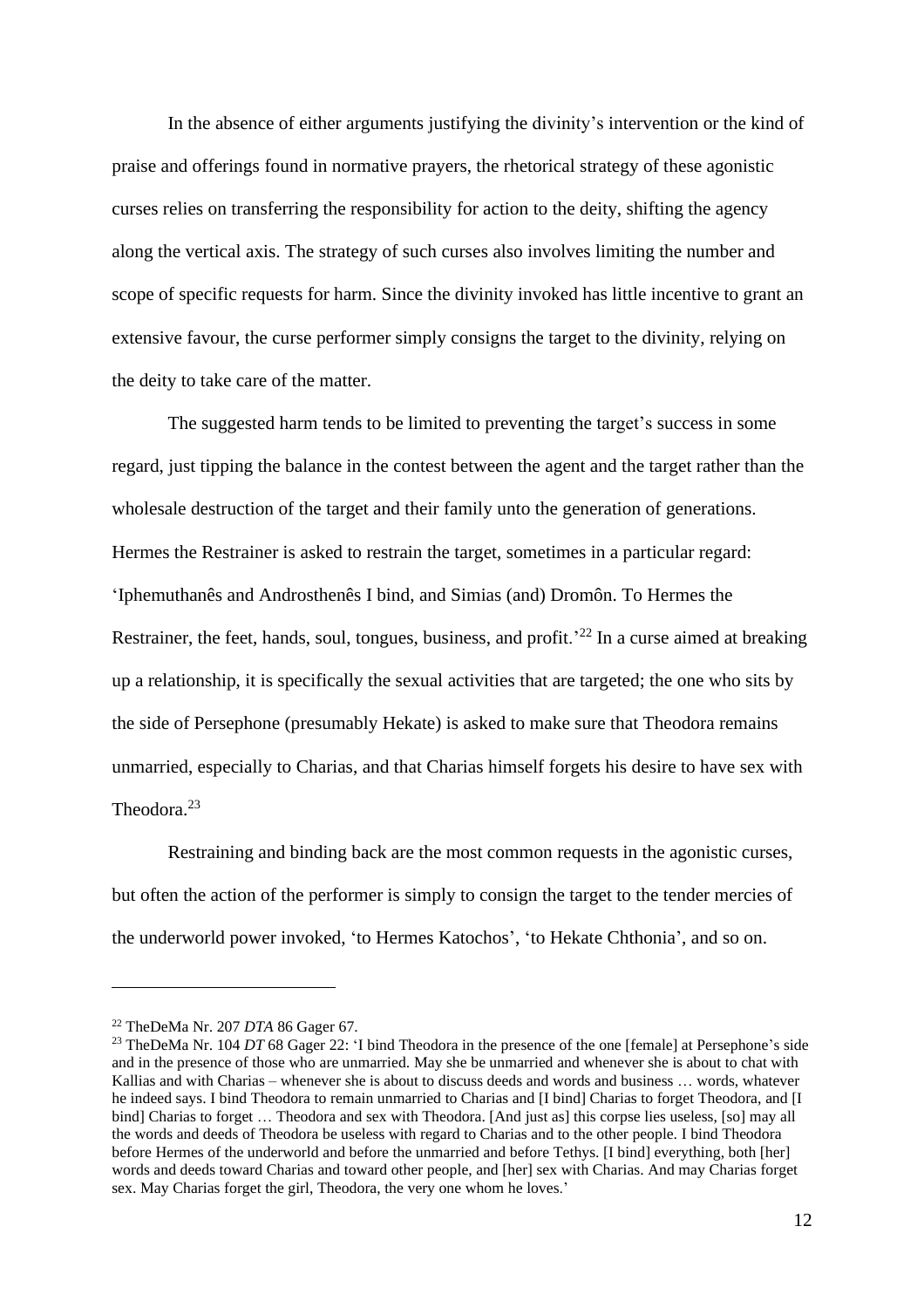Riess compares the language of the curse tablets to the terminology used in legal and business transactions, further noting that, 'In legal contexts, the accusative case is regularly used to refer to the magistrate who has jurisdiction over a case. This means that the agent of the curse renders the accursed person subject to the jurisdiction of the chthonic powers named.'<sup>24</sup> The registering – or, more often in the Attic tablets, the binding – of the target *pros* ('over to') the divinity serves to put the target into the power of that god, who is then expected to engage in his or her natural activities of restraining, punishing, or harming.<sup>25</sup>

Only a few examples of curses show a bolder strategy of asking for more from the divinity, making a list of specific harms to befall the target and, in addition, all the target's associates.<sup>26</sup> Most agonistic curses pursue a comparatively limited rhetorical strategy of not making extravagant demands, since the performer has little to offer the divinity as inducement to do what he or she wishes at the immediate moment in which the deity's action is needed. The limits of the request's scope, however, do not preclude the use of rhetorical devices to enhance the force and power of the appeal.

#### **The rhetoric of cursing**

Although agonistic and contingent curses address different primary audiences for different ends, and thus employ different strategies to communicate their intent, they use a similar set

<sup>24</sup> Riess (n. 2), 208: 'Terms used on the tablets, such as *katagraphô* ("I write down"), *apographô* ("I write away"), and *paradidômi* ("I hand over"), normally appear in judicial contexts to validate business transactions.' Riess goes too far, however, when he claims (210) that this assignment of the target to the underworld divinities indicates that the target is being dragged in a downward direction into the underworld – and thus to death. The further metaphoric movement is brought out in some curses, but by no means many, and it should not necessarily be read into those in which the metaphor is not developed.

<sup>&</sup>lt;sup>25</sup> *Ibid.*, 214 n. 246, makes the fascinating point that none of the early Sicilian curses use the language of binding. The language of written assignment is used instead, a metaphor that appears more rarely in the Attic material, but which occurs, for example, in the curse of Dionysophon from Thessaly (*DTA* 78). See also the essay by Lamont in this collection.

<sup>26</sup> Cf. TheDeMa Nr. 204 *DTA* 55 Gager 64, which proclaims, 'All of these I consign in lead and in wax| and in water and to unemployment and to destruction and to bad reputation| and to defeat and in tombs, |both them and all| the children and wives who belong to them' (lines 18–21).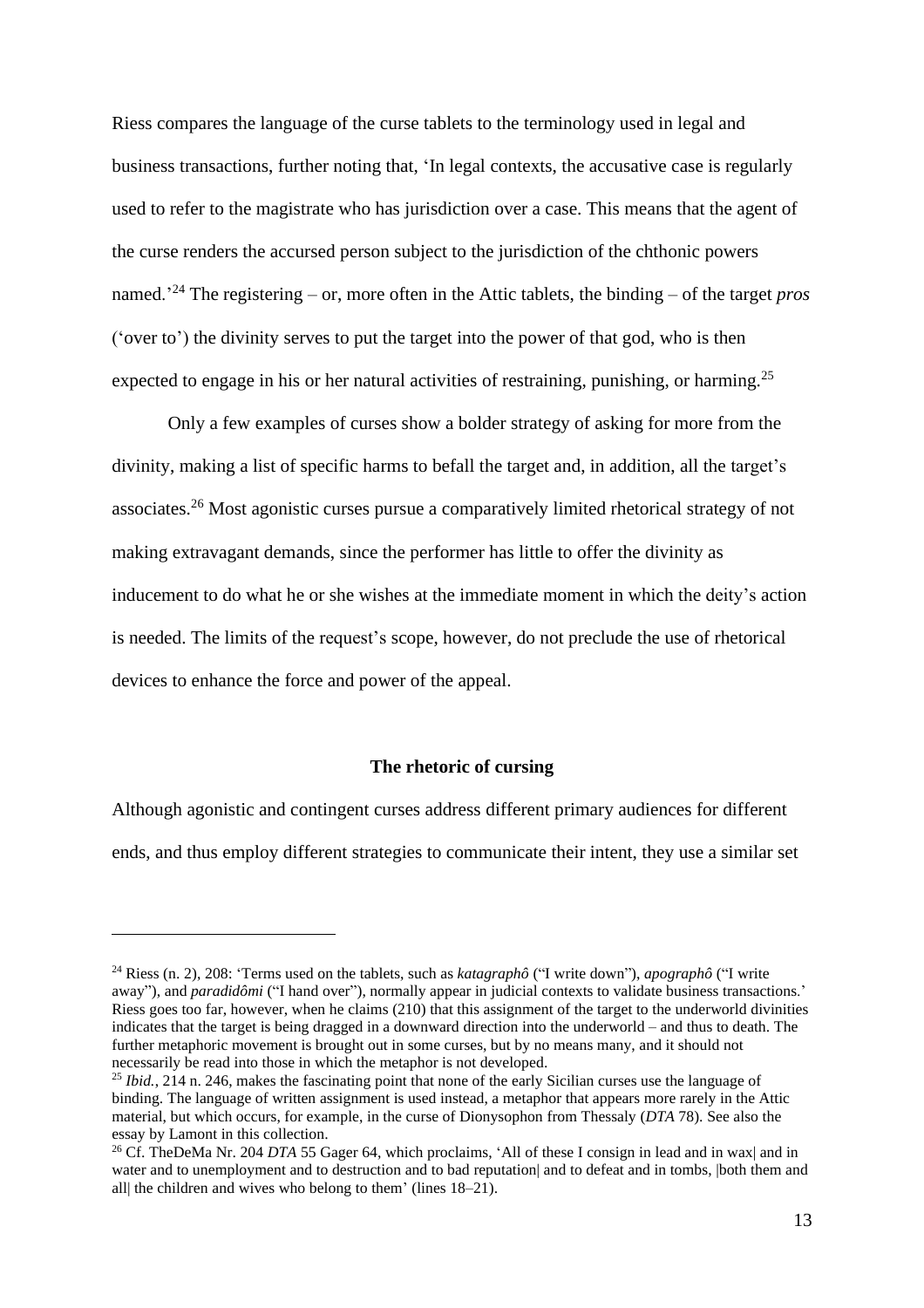of rhetorical devices to enhance the power of their expression. Certain verbal devices, such as repetition, pleonasm, or specialized language, are often complemented by ritualized actions that are likewise chosen for their expressive effect. The metaphoric or metonymic analogies of such acts are at times also expressed verbally in the curse itself, creating a multi-media rhetorical effect.<sup>27</sup> Although scholars have often understood these acts as examples of Frazerian 'sympathetic magic', such a classification obscures the more significant differences of audience and ends, making the rhetorical manipulation of material the criterion for magic, rather than factors such as the legitimacy of the performance or the sociopolitical position of the performer. As I have argued, the extraordinary nature of the performance or sociopolitical position are two of the most valid criteria within the ancient evidence for the classification of ritual activity as non-normative or magical.<sup>28</sup> Both normative 'religious' curses and nonnormative 'magical' curses make use of a common set of rhetorical devices, both verbal and enacted.

The most common rhetorical enhancements are simple verbal devices like repetition, pleonasm, parallelism, and asyndeton, which intensify the expressiveness of curses both agonistic and contingent. As Gager notes, these devices are part of the basic repertoire of rhetorical expression, and are not particular to curses.<sup>29</sup> Other devices, however, appear

<sup>27</sup> S. J. Tambiah, 'The Magical Power of Words', *Man*, 3.2 (1968), 202, notes this complementarity in his treatment of 'persuasive analogies': 'All ritual, whatever the idiom, is addressed to the human participants and uses a technique which attempts to re-structure and integrate the minds and emotions of the actors. The technique combines verbal and non-verbal behaviour and exploits their special properties.' While Tambiah here stresses what I call the horizontal axis, the same rhetorical effects may be deployed along the vertical axis of communication in seeking divine assistance in fulfilling a wish.

 $28$  See Edmonds (n. 16), esp. 5–19. Contrast, for example, the classification of all analogical actions in curses as magical in L. Watson, *Arae. The Curse Poetry of Antiquity* (Leeds, 1991), 50–1: 'These and comparable gestures rest ultimately on the universal principle of "sympathy" which underlies so much of ancient magical practice.'

 $29$  Gager (n. 1), 13–14: 'we may add a partial list of recurrent features in the language of discourse of the *defixiones*: repetition, pleonasm, metaphor and simile, personification, rhythmic phrases, exaggeration, threats, promises, prayers, and formal appeal. Once again, it must be emphasized that these features are not distinctive of *defixiones*, but instead mark them as part of the general culture of their time.' Cf. Riess (n. 2), 186. As H. S. Versnel, 'The Poetics of the Magical Charm: An Essay in the Power of Words', in M. Meyer and P. Mirecki (eds.), *Magic and Ritual in the Ancient World* (Leiden, 2002), 131, notes, 'No doubt, repetition or extension of a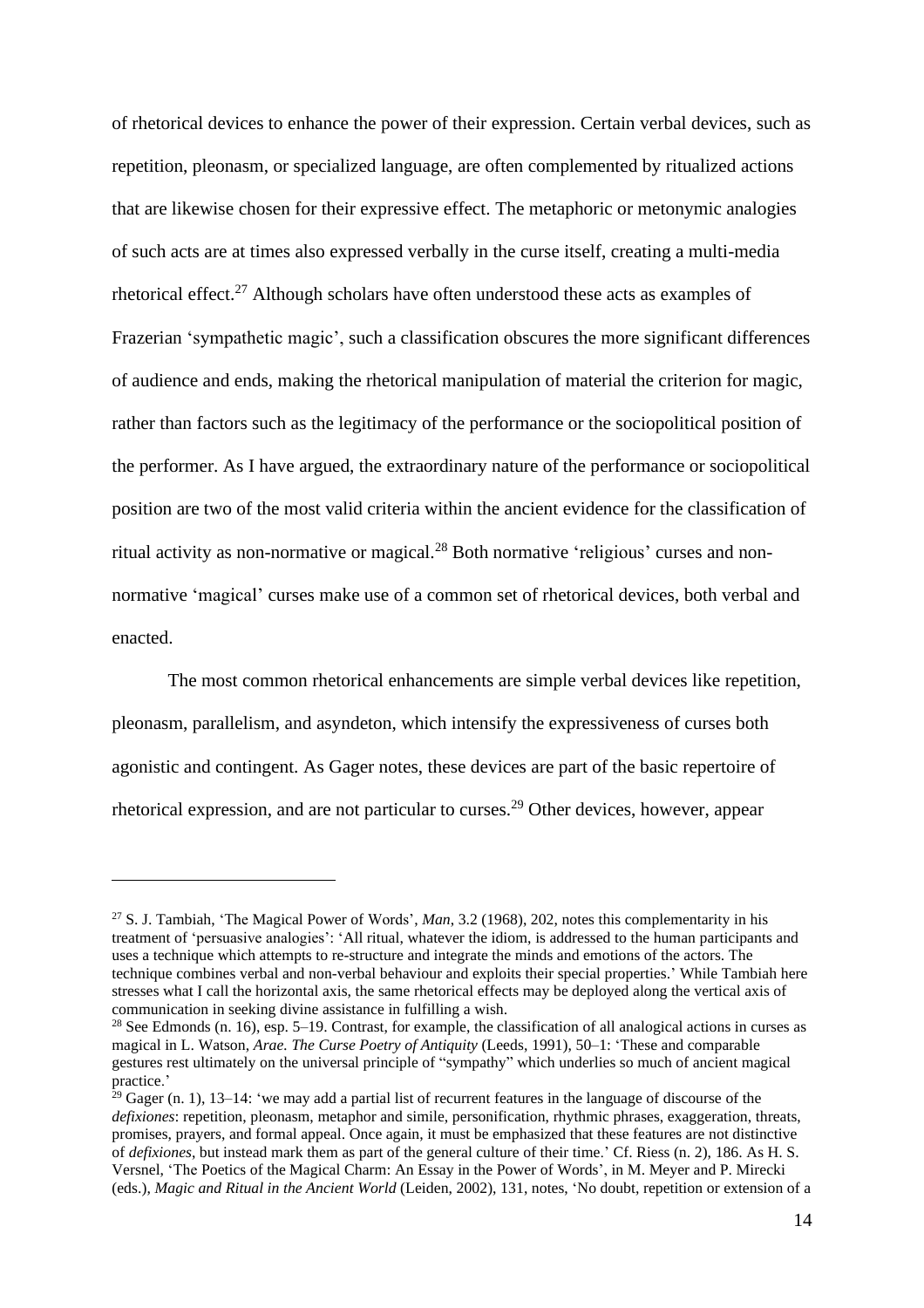specifically in agonistic curses and almost never in the contingent curses where the primary audience is on the horizontal axis. Some curses deliberately scramble the ordering of the lines or even the letters of the written words on the tablet. In the curse against Manês, for example, the lines are inscribed in the reverse order, whereas two fourth-century BCE Attic curses spell out all the names of the curser's enemies backwards, inscribing only the last two lines from left to right.<sup>30</sup> This manipulation of the written verbal expression marks the unusual nature of that expression, further differentiating it from normal speech or writing.<sup>31</sup>

The rhetorical devices that are solely verbal have provoked less consideration among scholars than the ritualized manipulation of material objects. Frankfurter has indeed suggested that a focus on the 'object-agency', 'the capacity of things (especially ritually prepared things) to influence actions and sentiments', is an essential characteristic of magic. $32$ Following Tambiah, however, I would argue that the manipulation of material objects is simply a more exaggerated rhetorical effect, one that is intended to express *more* emphasis and garner *more* attention from the audience. The simile expressed in the wish 'may their brains be poured out like wine' has a more powerful effect if at the same time the Greeks and Trojans are pouring wine out of their cups onto the ground. In this contingent curse, the action of pouring the wine is not sympathetic magic that creates some mystical connection between the wine and the brains but a rhetorical gesture that enhances the effect of the simile.

formula by variation (*albula glandula*) – in more general terms: pleonasm or redundancy – confers emphasis, that is power, to the expression.'

<sup>30</sup> TheDeMa Nr. 138 *DT* 60 Gager 42; TheDeMa Nr. 413 *DT* 61. Gager ad loc n. 29 suggests that both were executed by the same hand.

<sup>31</sup> The employment of *voces magicae* takes this use of extraordinary language to another level, raising what Malinowski would refer to as the 'coefficient of weirdness' and marking the ritual as magical because of its extraordinary performance (see Edmonds [n. 16], 18). However, *voces magicae* rarely appear in classical-era curse tablets; they are a rhetorical innovation that came into usage in the late Hellenistic and Roman periods. <sup>32</sup> D. Frankfurter, 'Magic and the Forces of Materiality', in D. Frankfurter (ed.), *A Guide to the Study of Ancient Magic* (Leiden, 2019), 661–2.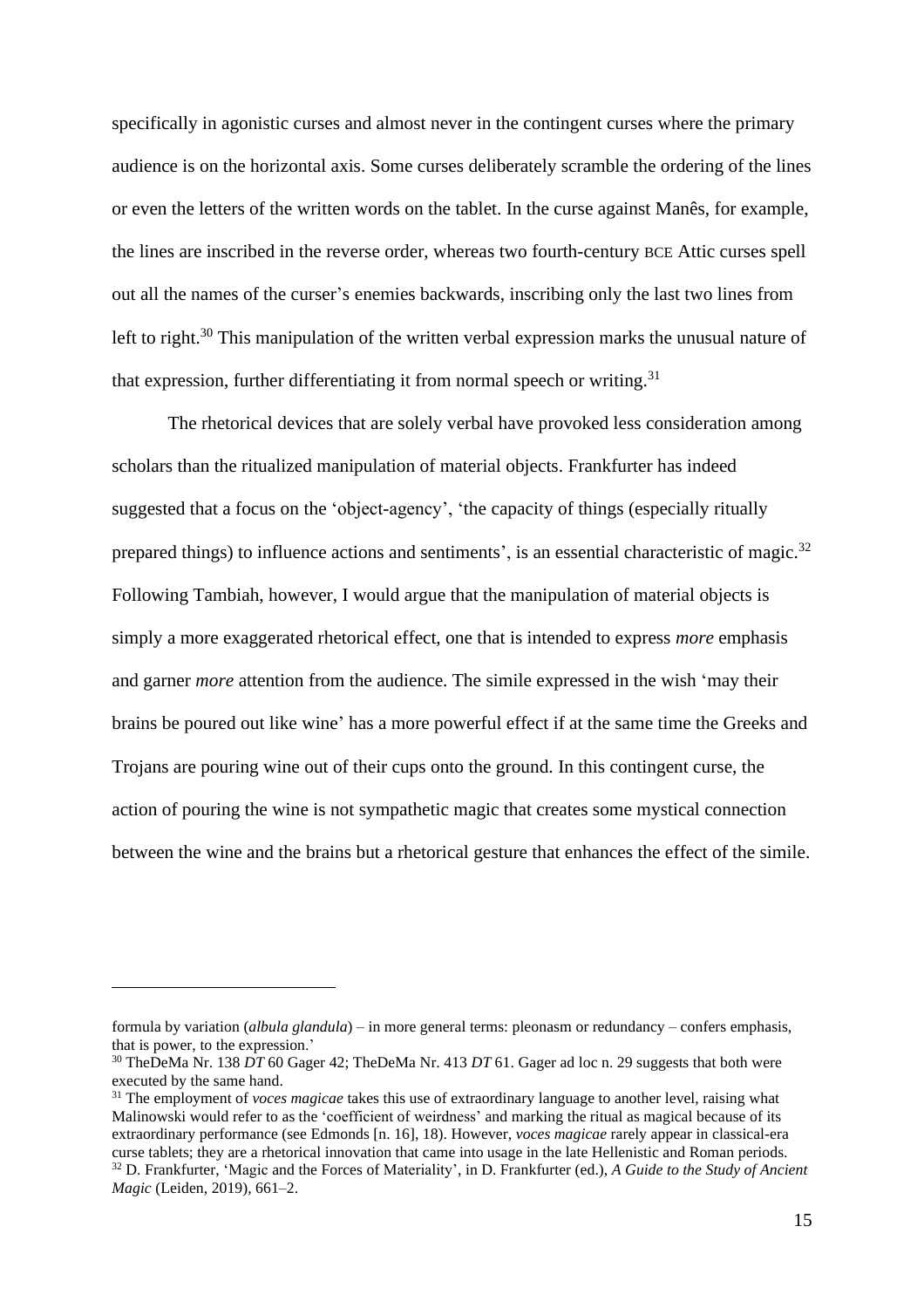The famous cursing ritual that accompanies the oath of the Cyreneans provides a good test case, since the melting of wax figurines has often caused this ritual to be classified as magic:

On these conditions a sworn agreement was made by those who stayed there and by those who sailed to found the colony, and they invoked curses against those transgressors who would not abide by it – whether those settling in Libya or those who remained. They made waxen images and burnt them, calling down the following curse, everyone assembled together, men, women, boys, girls: 'The person who does not abide by this sworn agreement but transgresses it shall melt away and dissolve like these images – himself, his descendants and his property; but those who abide by the sworn agreement – those sailing to Libya and those staying in Thera – shall have an abundance of good things, both themselves and their descendants.'<sup>33</sup>

Here we find the same enhancing of the verbal simile with the ritual action; the spoken wish that the person who violates the oath should melt like wax in the fire is given more rhetorical effect by melting wax figurines in the fire. The primary audience of this curse, however, is clearly on the horizontal axis; the text explicitly indicates that 'everyone assembled together, men, women, boys, girls' took part in the ritual. The audience on the vertical axis – presumably Apollo as the deity who was authorizing the colonial venture – is not even mentioned in the text. The requested effects are characteristically extensive and exaggerated: utter destruction not just of the ones violating the oath but even of their later descendants and their property. The wax figurines have a rhetorical effect that is not well explained either by a theory of sympathetic magic (à la Frazer) or by one of object-agency (à la Gell).<sup>34</sup> The wish remains extremely violent and emphatic, but the violence is not literally being enacted on the target, a distinction that the contingent nature of the curse makes clear.

<sup>33</sup> *SEG* 43.1185 (Meiggs and Lewis [n. 10], no. 5).

<sup>34</sup> In addition to Frankfurter (n. 32), D. Collins, *Magic in the Ancient Greek World* (Malden, MA, 2008), argues for Gell's idea of understanding the material objects themselves as having a kind of agency. Riess (n. 2), 199– 200, prefers a moderated version of Collins' idea, because he wants to emphasize the violence inherent in the curses. By contrast, Tambiah (n. 27) notes the complementary effect of material and verbal elements in the symbolic rhetoric.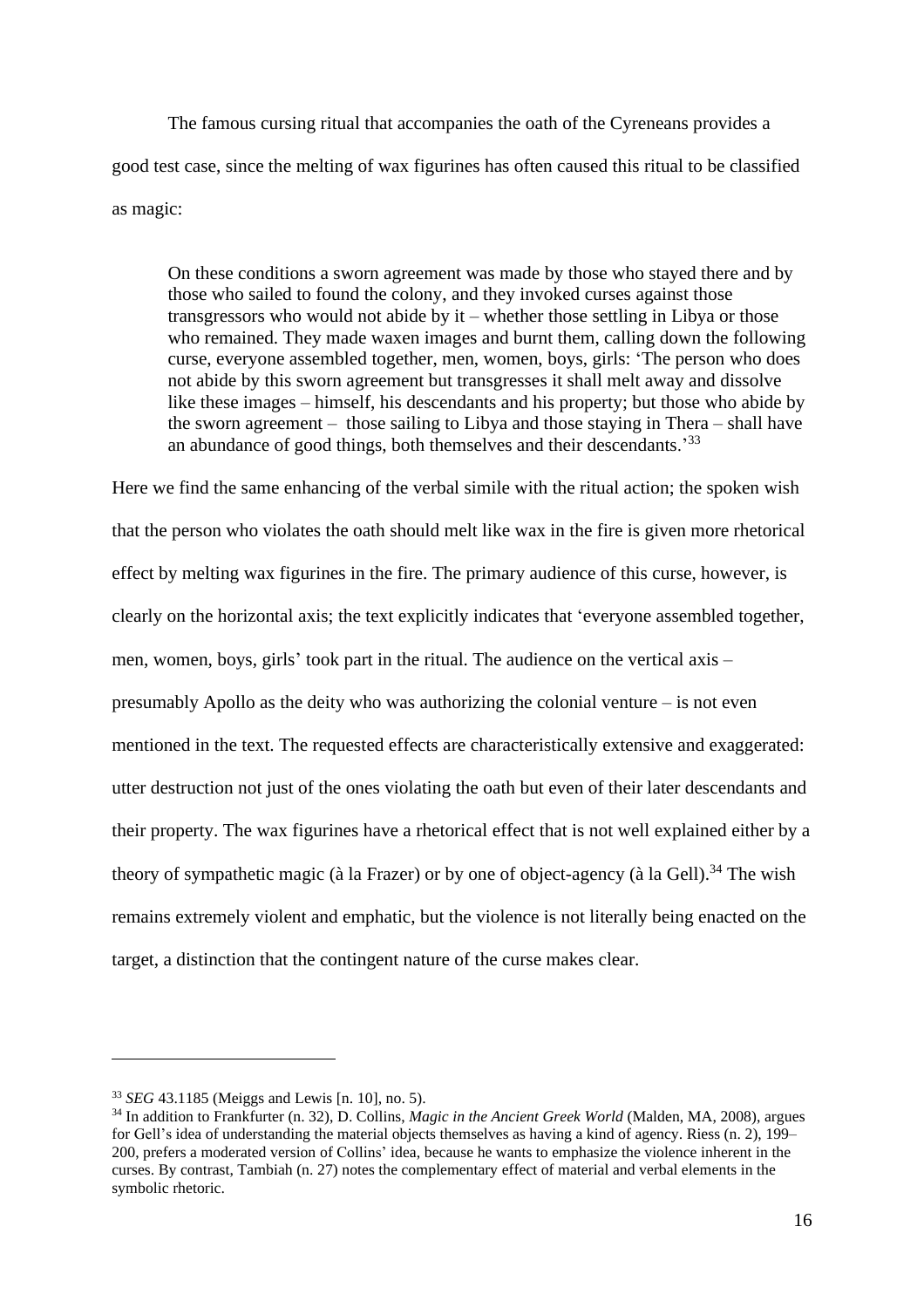A similar enhanced rhetorical effect appears in the manipulation of the cut-up pieces of animals used in the strongest oaths in the Athenian legal system. As Faraone has shown, the swearing of the oath and self-imprecation by the successful party in a murder trial is given additional force by the ritualized process of cutting up special animal victims and performing the oath while standing on the bleeding chunks of meat.

He must not treat this oath as an ordinary oath, but as one which no man swears for any other purpose; for he stands over the entrails of a boar, a ram, and a bull, and they must have been slaughtered by the necessary officers and on the days appointed, so that in respect both of the time and of the functionaries every requirement of solemnity has been satisfied.<sup>35</sup>

Such emphasis marks the unusual nature of this situation, worthy of the strongest of oaths; the more trouble it takes to prepare the ceremony, the more significant the performance becomes.

This rhetorical device of augmenting the impact of a verbal simile with a material component appears too in the agonistic curses, even if the most emphatic and spectacular examples come from later periods than classical Athens. Some curses make use of the material of the tablet itself to enhance the power of the simile in the curse. 'And just as this lead is worthless and cold,' reads one tablet, 'so let that man and his property be worthless and cold.'<sup>36</sup> The curser could simply have wished that Pherenikos become as worthless and cold as lead, but the verbal deictic 'this lead', accompanied no doubt in the ritual with a physical gesture, helps to emphasize the comparison.

Similarly vivid is the simile that likens the targets to the corpse with whom the tablet is buried: '[And just as] this corpse lies useless, [so] may all the words and deeds of

<sup>35</sup> Dem. 23.68, translation from J. H. Vince (trans.), *Demosthenes. Orations, Volume III* (Cambridge, MA, 1935). Cf. Aeschin. 2.87. See also Faraone (n. 6); C. A. Faraone, 'At the Limits of Efficacious Speech: The Performance and Audience of Self-Curses in Ancient Near Eastern and Greek Oaths', in C. Ando and C. A. Faraone (eds.), *Serments, vœux et construction rituelle des actes de parole efficaces*, *Mètis* 10 (2012), 130–1. <sup>36</sup> TheDeMa Nr. 120 *DTA* 107 Gager 40.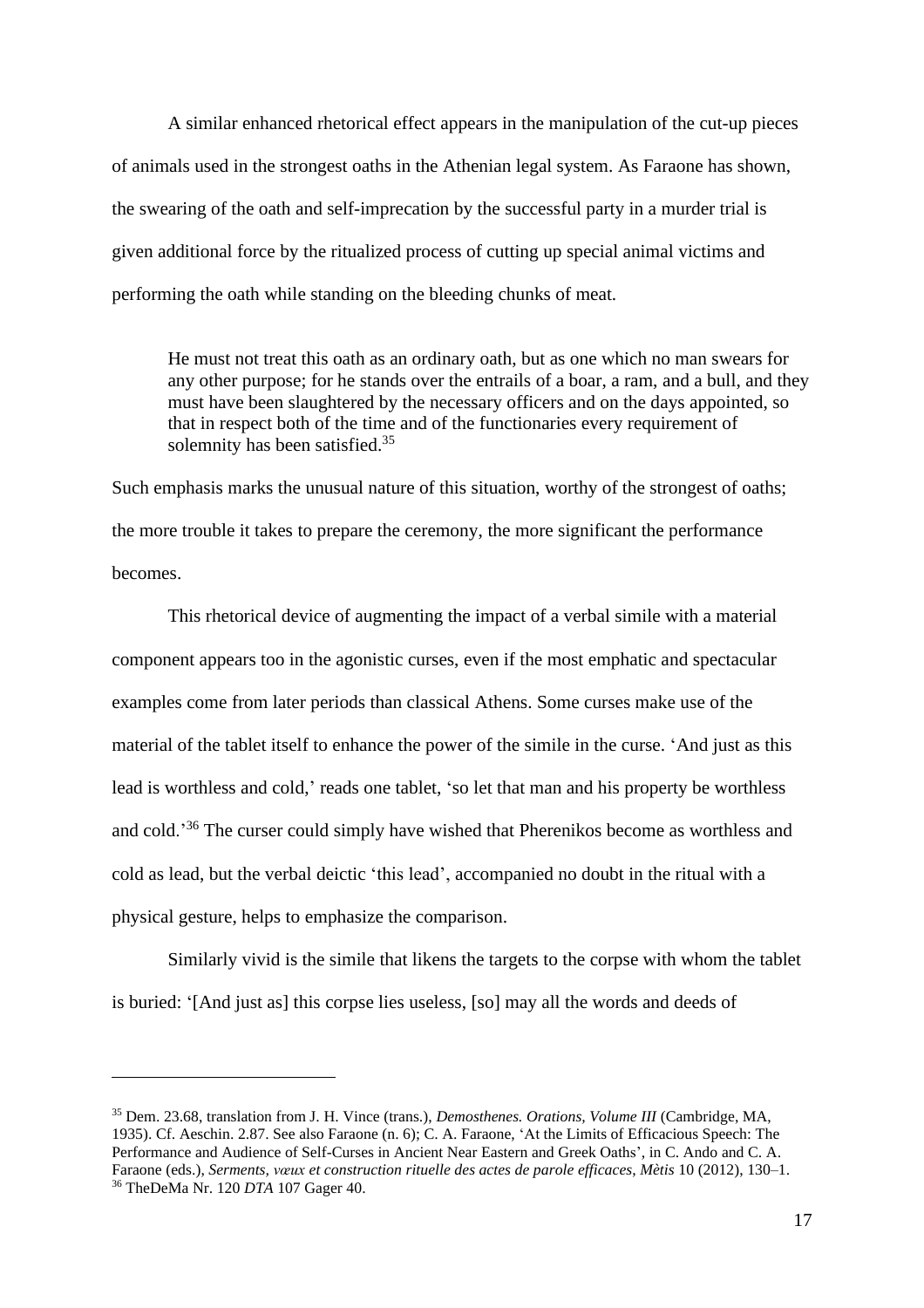Theodora be useless with regard to Charias and to the other people.<sup>37</sup> The curser wishes that Theodora be as sexually unattractive as a corpse, all her words and deeds of seduction useless, so that her relationship with Charias may fail, but the specific connection with the particular corpse makes the simile more vivid, enhancing its rhetorical power.

The most dramatic examples of such a rhetorical move come later, as, for example, the tablets from second-century CE Aquitania that refer to the mutilation of a puppy:

I denounce the persons written below, Lentinus and Tasgillus, in order that they may depart from here for Pluto and Persephone. Just as this puppy harmed no one, so [may they harm no one] and may they not be able to win this suit; just as the mother of this puppy cannot defend it, so may their lawyers be unable to defend them, [and] so [may] those [legal] opponents | be turned back from this suit; just as this puppy is [turned] on its back and is unable to rise, so neither [may] they; they are pierced through, just as this is; just as in this tomb animals/souls have been transformed/silenced and cannot rise up.<sup>38</sup>

However, even if the rhetoric is more exaggerated, the basic logic of the operation remains

the same. The manipulation of the object (in this case, the helpless puppy) serves to

emphasize the verbal similes – as harmless as a puppy, as undefended as a puppy, as pierced

through and incapable of rising as a puppy.

Other kinds of ritual operations can augment the rhetorical force of the imprecations.

A fourth-century BCE curse tablet from near the Piraeus refers to binding the targets in blood

and ashes:

Hekate Chthonia, Artemis Chthonia, Hermes Chthonios: | cast your hate upon Phanagora and Demetrios, and their shop and their property and their possessions. I bind my enemy Demetrios, and Phana|gora, in blood and in ashes, with all the dead. Nor will the next four-year cycle release you.| I bind you in such a bind,| Demetrios, as strong as is possible,| and into [your] tongue a *kynoton* I nail in.<sup>39</sup>

<sup>37</sup> TheDeMa Nr. 104 *DT* 68 Gager 22.

<sup>38</sup> TheDeMa Nr. 190 *DT* 111–12 G53.

<sup>39</sup> J. Lamont and G. Boundouraki, 'Of Curses and Cults: Private and Public Ritual in Classical Xypete', in G. Vavouranakis, K. Kopanias, and C. Kanellopoulos (eds.), *Popular Religion and Ritual in Prehistoric and Ancient Greece and the Eastern Mediterranean* (Oxford, 2018), 127–8, ΜΠ11948. (It remains unclear to what *kynoton* refers.)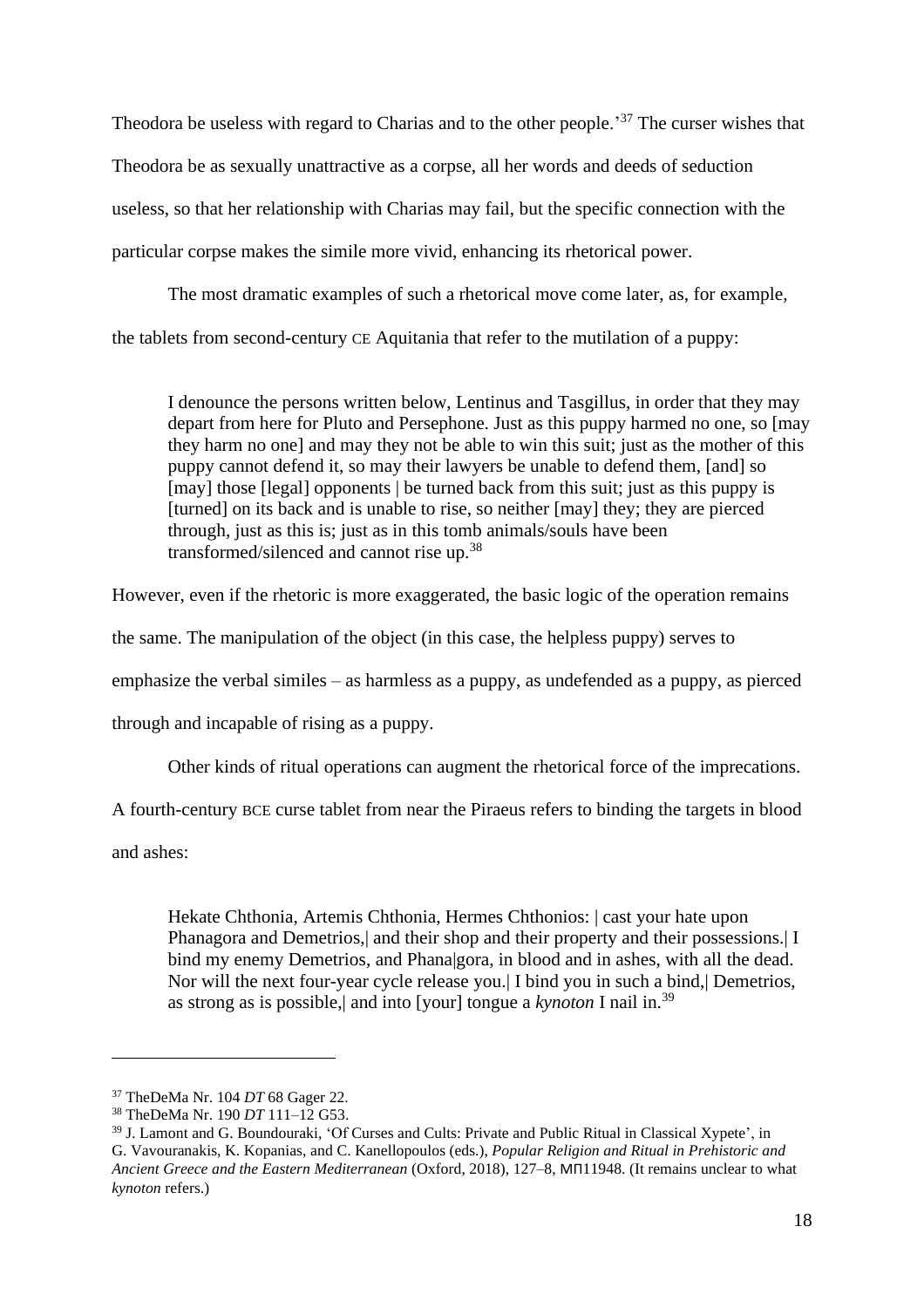It is not clear what kind of ritual would create the blood and ashes mentioned, but any sort of holocaust sacrifice where an animal is slaughtered, drained of blood, and then burned would provide the necessary materials.<sup>40</sup>

This tablet, which was discovered pierced with a nail, also refers to the process of nailing the tongue, another form in which the verbal expression is emphasized by the enacted one. Many agonistic tablets have nails driven through them, a gesture which serves to enact the verb of binding and mark the violent force of the performer's wish. In some tablets, the manipulation of the tablet itself is marked in the words, as in a long Attic curse that targets a number of opponents in a legal case: 'All of these I bind, I hide, I bury, I nail down.'<sup>41</sup> The performer makes an analogy between their actions with the tablet – hiding, burying, and nailing – and their wishes for the targets, and this analogy serves to give emphasis to their desire, not so much a persuasive analogy as an expressive one.

In all these cases, the manipulation of material objects functions as an extension or enhancement of the verbal rhetoric, rather than some sort of separate operation that works by different rules of causality. Such material manipulations are not limited to magical rituals; indeed, they appear more dramatically in normative rites like oaths at earlier periods. Rather, I would suggest, these rhetorical emphases are addressed primarily to the audience on the horizontal axis, the mortals rather than the gods. Even in the agonistic curses where the horizontal axis of communication is limited, the performer is communicating this emphasis to himself or herself, expressing the force of his or her own feeling through the rhetoric of the curse.

<sup>40</sup> Cf. the holocaust sacrifice of a falcon in *PGM* IV 3125–71. Lamont suggests that the resonances of the epic line ἐν αἵματι καὶ κονίαισιν (*Od*. 22.383; *Il*. 16.796) would further enhance the curse's power, perhaps drawing on an oral hexametric tradition (Lamont and Boundouraki [n. 39], 129–30): see J. Lamont, 'A New Commercial Curse Tablet from Classical Athens', *XPE* 196 (2015), 166.

<sup>41</sup> TheDeMa Nr. 140 *DT* 49 Gager 44.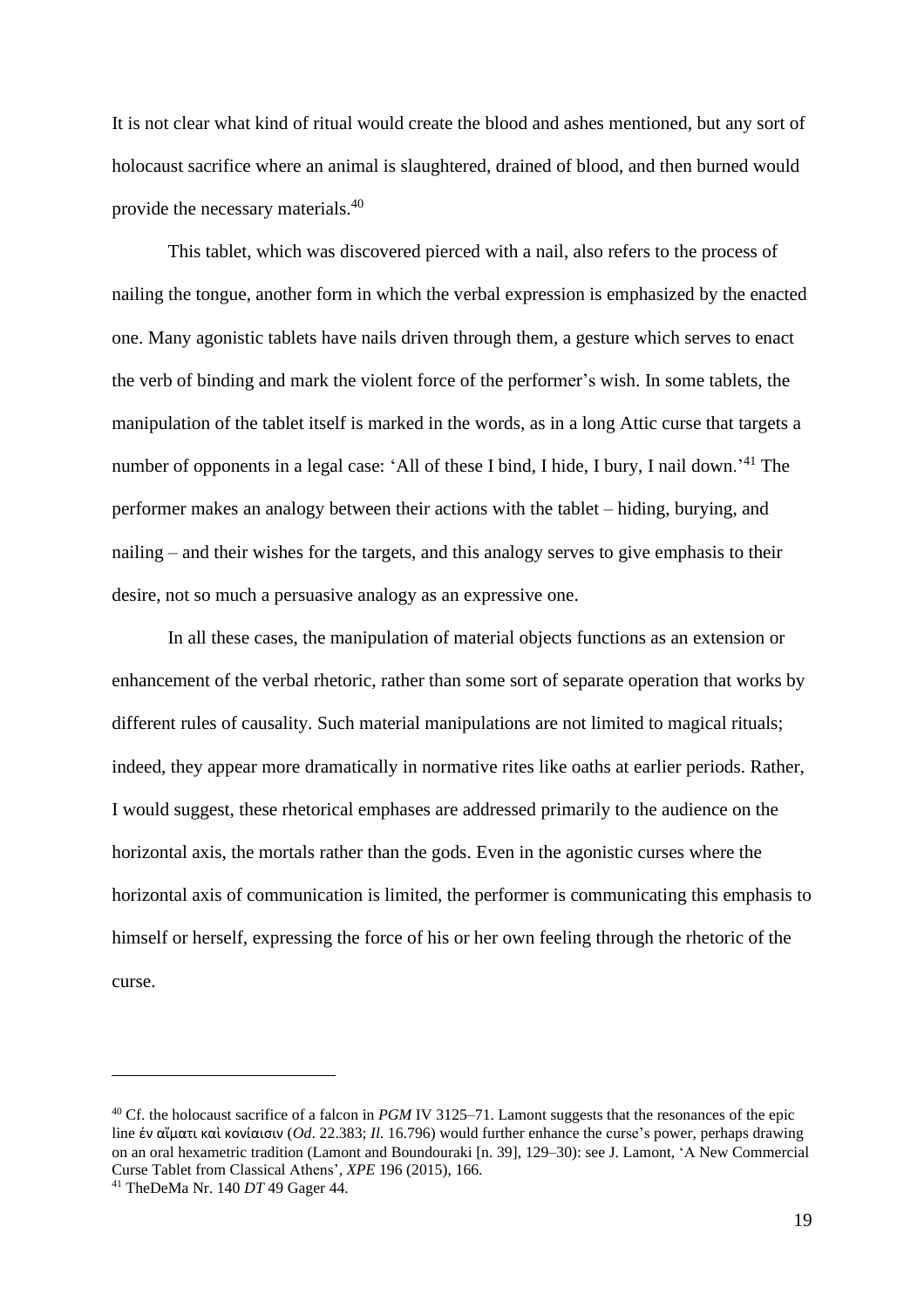#### **Conclusions**

The rhetoric of violence in curses thus depends primarily on the audience addressed. Contingent curses pile up the violent effects for descriptive and expressive purposes in order to provide a deterrent for the people witnessing the curse: that is, the other mortals on the horizontal axis of communication. Agonistic curses, by contrast, keep the effects requested to a minimum in order to improve the chances of getting the favour granted by the divine powers who make up the primary audience – the vertical axis. The level of violence explicitly requested is thus less a reflection of the malevolence of curser than of the rhetorical strategy at work in each kind of situation. The contingent curse may describe hyperbolic violence for the purpose of emphasis, since there is no immediate request to the divine power to act, but the agonistic curse is making an immediate request for action that the deity has little or no incentive to grant, and so the request needs to be as modest and limited as feasible, often just transferring the target into the power of the god.

The focus on whether the ritual is addressing the audience on the horizontal or vertical axis also helps explain the agonistic curses where the rhetoric of violence is more exaggerated. The agonistic curses that employ such devices may not just reflect the expression of the curser's feelings to himself or herself, but they may actually have been performed by a professional, who was thus performing along a horizontal axis that included the client as well. The exaggerated rhetorical force thus becomes a way to impress the client with the power of the curse and justify the hiring of a professional. Just as a litigant in the courts might hire a speech-writer to provide a defence speech with extraordinary rhetorical power, rather relying on the eloquence they themselves could produce, so too an individual who wanted an effective curse might hire a professional whose expertise with the genre could produce an extraordinary curse. The exaggerated rhetoric of violence in the performance of

20